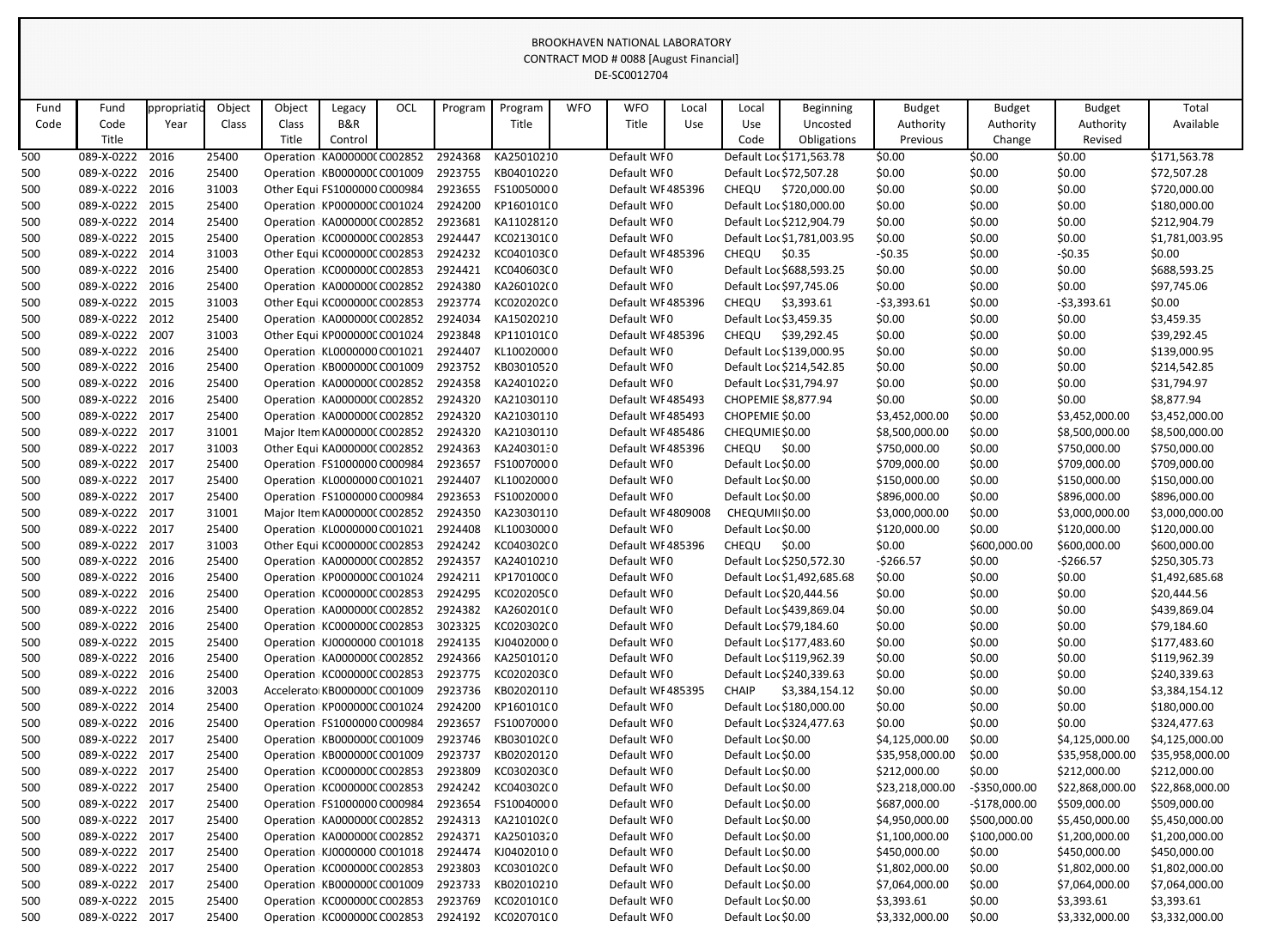| Fund | Fund            | ppropriatio | Object | Object | Legacy                                         | OCL | Program | Program    | <b>WFO</b> | <b>WFO</b>       | Local | Local              | <b>Beginning</b>           | <b>Budget</b>    | <b>Budget</b> | <b>Budget</b>    | Total            |
|------|-----------------|-------------|--------|--------|------------------------------------------------|-----|---------|------------|------------|------------------|-------|--------------------|----------------------------|------------------|---------------|------------------|------------------|
| Code | Code            | Year        | Class  | Class  | B&R                                            |     |         | Title      |            | Title            | Use   | Use                | Uncosted                   | Authority        | Authority     | Authority        | Available        |
|      | Title           |             |        | Title  | Control                                        |     |         |            |            |                  |       | Code               | Obligations                | Previous         | Change        | Revised          |                  |
| 500  | 089-X-0222 2017 |             | 25400  |        | Operation KA0000000 C002852                    |     | 2924314 | KA210103(0 |            | Default WF0      |       | Default Loc \$0.00 |                            | \$0.00           | \$133,670.00  | \$133,670.00     | \$133,670.00     |
| 500  | 089-X-0222 2016 |             | 25400  |        | Operation FS1000000 C000984                    |     | 2923655 | FS10050000 |            | Default WF0      |       |                    | Default Loc \$718,695.99   | \$0.00           | \$0.00        | \$0.00           | \$718,695.99     |
| 500  | 089-X-0222 2016 |             | 25400  |        | Operation KL0000000 C001021                    |     | 2924408 | KL10030000 |            | Default WF0      |       |                    | Default Loc \$325,428.91   | \$0.00           | \$0.00        | \$0.00           | \$325,428.91     |
| 500  | 089-X-0222 2016 |             | 25400  |        | Operation KC000000C C002853                    |     | 2924192 | KC02070100 |            | Default WF0      |       |                    | Default Loc \$3,286,893.63 | \$0.00           | \$0.00        | \$0.00           | \$3,286,893.63   |
| 500  | 089-X-0222 2013 |             | 25400  |        | Operation KP000000C C001024                    |     | 2924200 | KP160101C0 |            | Default WF0      |       |                    | Default Loc \$108,136.82   | \$0.00           | \$0.00        | \$0.00           | \$108,136.82     |
| 500  | 089-X-0222 2016 |             | 32001  |        | Constructic 39KA0000C C002786                  |     | 2924263 | 39KA000000 |            | Default WF0      |       |                    | Default Loc \$2,784,013.23 | \$0.00           | \$0.00        | \$0.00           | \$2,784,013.23   |
| 500  | 089-X-0222 2016 |             | 25400  |        | Operation KC000000C C002853                    |     | 2923809 | KC030203C0 |            | Default WF0      |       |                    | Default Loc \$383,021.77   | \$0.00           | \$0.00        | \$0.00           | \$383,021.77     |
| 500  | 089-X-0222 2015 |             | 31003  |        | Other Equi KB000000C C001009                   |     | 2923736 | KB02020110 |            | Default WF485396 |       | <b>CHEQU</b>       | \$52,139.75                | \$0.00           | \$0.00        | \$0.00           | \$52,139.75      |
| 500  | 089-X-0222 2016 |             | 25400  |        | Operation KC000000CC002853                     |     | 2923807 | KC03020100 |            | Default WF0      |       |                    | Default Loc \$330,284.74   | \$0.00           | \$0.00        | \$0.00           | \$330,284.74     |
| 500  | 089-X-0222 2016 |             | 25400  |        | Operation KJ0000000 C001018                    |     | 2924137 | KJ04040000 |            | Default WF0      |       |                    | Default Loc \$471,000.00   | \$0.00           | \$0.00        | \$0.00           | \$471,000.00     |
|      | 089-X-0222 2015 |             | 25400  |        | Operation KP000000C C001024                    |     | 2924417 | KP160600C0 |            | Default WF0      |       |                    | Default Loc \$800,505.82   | \$0.00           | \$0.00        | \$0.00           | \$800,505.82     |
| 500  | 089-X-0222 2015 |             | 25400  |        | Operation KJ0000000 C001018                    |     | 2924137 | KJ04040000 |            | Default WF0      |       |                    |                            |                  | \$0.00        |                  |                  |
| 500  | 089-X-0222 2016 |             |        |        |                                                |     | 2924328 |            |            |                  |       |                    | Default Loc \$220,490.65   | $-52,864.15$     |               | $-52,864.15$     | \$217,626.50     |
| 500  |                 |             | 25400  |        | Operation KA0000000 C002852                    |     |         | KA220201(0 |            | Default WF0      |       |                    | Default Loc \$325,922.19   | \$0.00           | \$0.00        | \$0.00           | \$325,922.19     |
| 500  | 089-X-0222 2013 |             | 25400  |        | Operation KJ0000000 C001018                    |     | 2924137 | KJ04040000 |            | Default WF0      |       |                    | Default Loc \$88,613.67    | \$0.00           | \$0.00        | \$0.00           | \$88,613.67      |
| 500  | 089-X-0222 2016 |             | 31001  |        | Major Item KA0000000 C002852                   |     | 2924320 | KA21030110 |            | Default WF485486 |       |                    | CHEQUMIE \$9,394,807.12    | \$0.00           | \$0.00        | \$0.00           | \$9,394,807.12   |
| 500  | 089-X-0222 2016 |             | 25400  |        | Operation FS1000000 C000984                    |     | 2923652 | FS10010000 |            | Default WF0      |       |                    | Default Loc \$1,141,759.68 | \$0.00           | \$0.00        | \$0.00           | \$1,141,759.68   |
| 500  | 089-X-0222 2017 |             | 25400  |        | Operation KA000000C C002852                    |     | 2924358 | KA24010220 |            | Default WF0      |       | Default Loc \$0.00 |                            | \$352,000.00     | \$0.00        | \$352,000.00     | \$352,000.00     |
| 500  | 089-X-0222 2017 |             | 25400  |        | Operation KA0000000 C002852                    |     | 2924319 | KA210209(0 |            | Default WF0      |       | Default Loc \$0.00 |                            | \$165,000.00     | \$0.00        | \$165,000.00     | \$165,000.00     |
| 500  | 089-X-0222 2017 |             | 25400  |        | Operation KC000000C C002853                    |     | 2924305 | KC04060200 |            | Default WF0      |       | Default Loc \$0.00 |                            | \$518,000.00     | \$0.00        | \$518,000.00     | \$518,000.00     |
| 500  | 089-X-0222 2017 |             | 25400  |        | Operation KB000000C C001009                    |     | 2923755 | KB04010220 |            | Default WF0      |       | Default Loc \$0.00 |                            | \$839,000.00     | \$0.00        | \$839,000.00     | \$839,000.00     |
| 500  | 089-X-0222 2017 |             | 25400  |        | Operation KA0000000 C002852                    |     | 2924346 | KA230102(0 |            | Default WF0      |       | Default Loc \$0.00 |                            | \$1,300,000.00   | \$0.00        | \$1,300,000.00   | \$1,300,000.00   |
| 500  | 089-X-0222 2017 |             | 25400  |        | Operation KB000000C C001009                    |     | 2923752 | KB03010520 |            | Default WF0      |       | Default Loc \$0.00 |                            | \$369,000.00     | \$0.00        | \$369,000.00     | \$369,000.00     |
| 500  | 089-X-0222 2016 |             | 25400  |        | Operation KP000000C C001024                    |     | 2924216 | KP170302C0 |            | Default WF0      |       | Default Loc \$0.00 |                            | \$0.00           | \$120,000.00  | \$120,000.00     | \$120,000.00     |
| 500  | 089-X-0222 2016 |             | 25400  |        | Operation KA0000000 C002852                    |     | 2924325 | KA220102(0 |            | Default WF0      |       |                    | Default Loc \$1,044,141.64 | \$0.00           | \$0.00        | \$0.00           | \$1,044,141.64   |
| 500  | 089-X-0222 2014 |             | 31003  |        | Other Equi KC000000C C002853                   |     | 2924300 | KC030403C0 |            | Default WF485396 |       | <b>CHEQU</b>       | \$1,164.17                 | $-$1,164.17$     | \$0.00        | $-$1,164.17$     | \$0.00           |
| 500  | 089-X-0222 2016 |             | 25400  |        | Operation KA0000000 C002852                    |     | 2924371 | KA25010320 |            | Default WF0      |       |                    | Default Loc \$597,568.28   | \$0.00           | \$0.00        | \$0.00           | \$597,568.28     |
| 500  | 089-X-0222 2016 |             | 25400  |        | Operation KL0000000 C001021                    |     | 2924406 | KL10010000 |            | Default WF0      |       |                    | Default Loc \$657,357.42   | \$0.00           | \$0.00        | \$0.00           | \$657,357.42     |
| 500  | 089-X-0222 2016 |             | 25400  |        | Operation KA0000000 C002852                    |     | 2924317 | KA21020210 |            | Default WF0      |       |                    | Default Loc \$9,468,950.42 | \$0.00           | \$0.00        | \$0.00           | \$9,468,950.42   |
| 500  | 089-X-0222 2016 |             | 25400  |        | Operation KB000000C C001009 2924156 KB02010520 |     |         |            |            | Default WFO      |       |                    | Default Loc \$473,078.72   | \$0.00           | \$0.00        | \$0.00           | \$473,078.72     |
| 500  | 089-X-0222 2007 |             | 25400  |        | Operation KP000000CC001024                     |     | 2923849 | KP110201C0 |            | Default WFO      |       |                    | Default Loc \$1,581.19     | \$0.00           | \$0.00        | \$0.00           | \$1,581.19       |
| 500  | 089-X-0222 2016 |             | 25400  |        | Operation KC000000CC002853                     |     | 2924405 | KC020106C0 |            | Default WF0      |       |                    | Default Loc \$974,600.96   | \$0.00           | \$0.00        | \$0.00           | \$974,600.96     |
| 500  | 089-X-0222 2015 |             | 25400  |        | Operation KA0000000 C002852                    |     | 2924336 | KA220209(0 |            | Default WF0      |       |                    | Default Loc \$284,282.14   | \$0.00           | \$0.00        | \$0.00           | \$284,282.14     |
| 500  | 089-X-0222 2016 |             | 25400  |        | Operation KC000000C C002853                    |     | 2924460 | KC030105C0 |            | Default WF0      |       |                    | Default Loc \$63,125.86    | \$0.00           | \$0.00        | \$0.00           | \$63,125.86      |
| 500  | 089-X-0222 2016 |             | 25400  |        | Operation KB000000C C001009                    |     | 2923746 | KB030102C0 |            | Default WF0      |       |                    | Default Loc \$1,702,019.19 | \$0.00           | \$0.00        | \$0.00           | \$1,702,019.19   |
| 500  | 089-X-0222 2016 |             | 25400  |        | Operation FS1000000 C000984                    |     | 2923654 | FS10040000 |            | Default WF0      |       |                    | Default Loc \$219,425.15   | \$0.00           | \$0.00        | \$0.00           | \$219,425.15     |
| 500  | 089-X-0222 2016 |             | 25400  |        | Operation FS1000000 C000984                    |     | 2923658 | FS10090000 |            | Default WF0      |       |                    | Default Loc \$502,270.24   | \$0.00           | \$0.00        | \$0.00           | \$502,270.24     |
| 500  | 089-X-0222 2016 |             | 25400  |        | Operation KA0000000 C002852                    |     | 2924314 | KA210103(0 |            | Default WF0      |       |                    | Default Loc \$242,500.00   | \$0.00           | \$0.00        | \$0.00           | \$242,500.00     |
| 500  | 089-X-0222 2015 |             | 25400  |        | Operation KA0000000 C002852                    |     | 2924363 | KA24030130 |            | Default WF0      |       |                    | Default Loc \$9,984.80     | \$0.00           | \$0.00        | \$0.00           | \$9,984.80       |
| 500  | 089-X-0222 2016 |             | 25400  |        | Operation KC000000C C002853                    |     | 2923774 | KC020202C0 |            | Default WF0      |       |                    | Default Loc \$188,786.71   | \$0.00           | \$0.00        | \$0.00           | \$188,786.71     |
| 500  | 089-X-0222 2016 |             | 25400  |        | Operation KP000000C C001024                    |     | 2924203 | KP160104C0 |            | Default WFO      |       |                    | Default Loc \$1,700,697.29 | \$0.00           | \$0.00        | \$0.00           | \$1,700,697.29   |
| 500  | 089-X-0222 2016 |             | 25400  |        | Operation KB000000C C001009                    |     | 2923736 | KB02020110 |            | Default WFO      |       |                    | Default Loc \$5,608,896.89 | \$0.00           | \$0.00        | \$0.00           | \$5,608,896.89   |
| 500  | 089-X-0222 2017 |             | 32003  |        | Accelerato KA0000000 C002852                   |     | 2924382 | KA260201(0 |            | Default WF485395 |       | <b>CHAIP</b>       | \$0.00                     | \$1,163,000.00   | \$0.00        | \$1,163,000.00   | \$1,163,000.00   |
| 500  | 089-X-0222 2017 |             | 25400  |        | Operation KA0000000 C002852                    |     | 2924336 | KA220209(0 |            | Default WF0      |       | Default Loc \$0.00 |                            | \$385,000.00     | \$0.00        | \$385,000.00     | \$385,000.00     |
| 500  | 089-X-0222 2017 |             | 25400  |        | Operation KB000000C C001009                    |     | 2923736 | KB02020110 |            | Default WF0      |       | Default Loc \$0.00 |                            | \$132,467,000.00 | \$0.00        | \$132,467,000.00 | \$132,467,000.00 |
| 500  | 089-X-0222 2017 |             | 25400  |        | Operation KP000000C C001024                    |     | 2924462 | KP170304C0 |            | Default WFO      |       | Default Loc \$0.00 |                            | \$1,381,000.00   | \$50,000.00   | \$1,431,000.00   | \$1,431,000.00   |
| 500  | 089-X-0222 2014 |             | 25400  |        | Operation KC000000C C002853                    |     | 2924233 | KC040104C0 |            | Default WF0      |       | Default Loc \$0.00 |                            | \$708,710.64     | \$0.00        | \$708,710.64     | \$708,710.64     |
| 500  | 089-X-0222 2017 |             | 32003  |        | Accelerato KB000000C C001009                   |     | 2923736 | KB02020110 |            | Default WF485395 |       | <b>CHAIP</b>       | \$0.00                     | \$2,369,000.00   | \$0.00        | \$2,369,000.00   | \$2,369,000.00   |
| 500  | 089-X-0222 2017 |             | 32001  |        | Constructic 39KA0000C C002786                  |     | 2924263 | 39KA000000 |            | Default WF0      |       | Default Loc \$0.00 |                            | \$8,950,000.00   | \$0.00        | \$8,950,000.00   | \$8,950,000.00   |
| 500  | 089-X-0222 2017 |             | 25400  |        | Operation KB000000C C001009                    |     | 2923734 | KB02010220 |            | Default WF0      |       | Default Loc \$0.00 |                            | \$25,000.00      | \$0.00        | \$25,000.00      | \$25,000.00      |
| 500  | 089-X-0222 2017 |             | 31003  |        | Other Equi KB000000C C001009                   |     | 2923736 | KB02020110 |            | Default WF485396 |       | <b>CHEQU</b>       | \$0.00                     | \$1,094,000.00   | \$0.00        | \$1,094,000.00   | \$1,094,000.00   |
| 500  | 089-X-0222 2017 |             | 31003  |        | Other Equi KB000000C C001009                   |     | 2923737 | KB02020120 |            | Default WF485396 |       | <b>CHEQU</b>       | \$0.00                     | \$2,650,000.00   | \$0.00        | \$2,650,000.00   | \$2,650,000.00   |
| 500  | 089-X-0222 2017 |             | 25400  |        | Operation KC000000C C002853                    |     | 2924300 | KC030403C0 |            | Default WF0      |       | Default Loc \$0.00 |                            | \$6,755,000.00   | \$0.00        | \$6,755,000.00   | \$6,755,000.00   |
| 500  | 089-X-0222 2014 |             | 25400  |        | Operation KC000000CC002853                     |     | 2924300 | KC030403C0 |            | Default WF0      |       | Default Loc \$0.00 |                            | \$1,164.17       | \$0.00        | \$1,164.17       | \$1,164.17       |
|      |                 |             |        |        |                                                |     |         |            |            |                  |       |                    |                            |                  |               |                  |                  |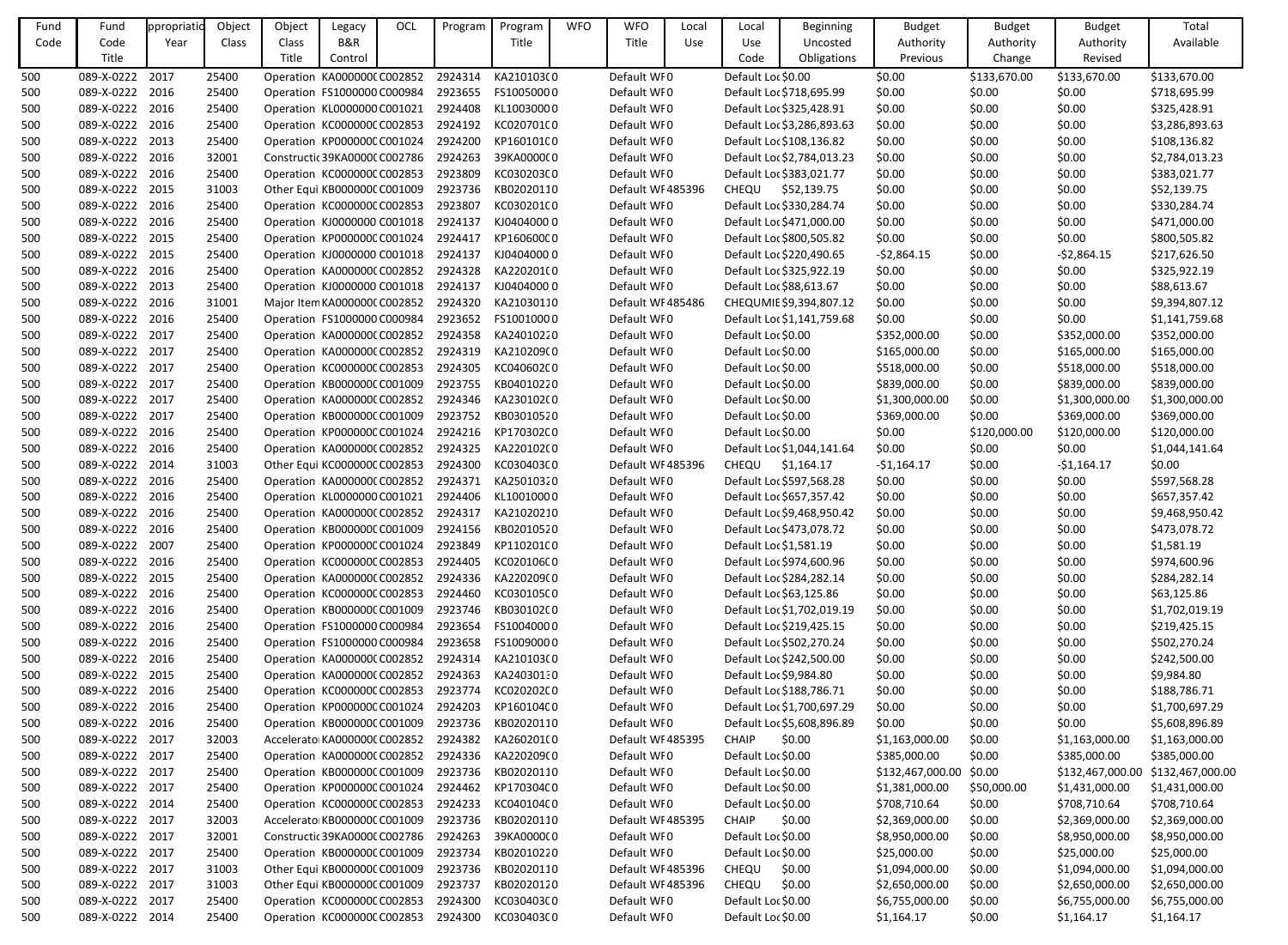| Fund | Fund            | ppropriatio | Object | Object | Legacy                               | OCL | Program | Program                                         | <b>WFO</b> | <b>WFO</b>        | Local | Local              | <b>Beginning</b>           | <b>Budget</b>    | <b>Budget</b> | <b>Budget</b>    | Total           |
|------|-----------------|-------------|--------|--------|--------------------------------------|-----|---------|-------------------------------------------------|------------|-------------------|-------|--------------------|----------------------------|------------------|---------------|------------------|-----------------|
| Code | Code            | Year        | Class  | Class  | B&R                                  |     |         | Title                                           |            | Title             | Use   | Use                | Uncosted                   | Authority        | Authority     | Authority        | Available       |
|      | Title           |             |        | Title  | Control                              |     |         |                                                 |            |                   |       | Code               | Obligations                | Previous         | Change        | Revised          |                 |
| 500  | 089-X-0222 2017 |             | 25400  |        | Operation KC000000C C002853          |     | 2924421 | KC040603C0                                      |            | Default WF0       |       | Default Loc \$0.00 |                            | \$7,225,000.00   | \$0.00        | \$7,225,000.00   | \$7,225,000.00  |
| 500  | 089-X-0222 2017 |             | 25400  |        | Operation KA0000000 C002852          |     | 2924317 | KA21020210                                      |            | Default WF0       |       | Default Loc \$0.00 |                            | \$22,932,953.00  | \$0.00        | \$22,932,953.00  | \$22,932,953.00 |
| 500  | 089-X-0222 2017 |             | 25400  |        | Operation KP000000C C001024          |     | 2924200 | KP160101C0                                      |            | Default WF0       |       | Default Loc \$0.00 |                            | \$918,000.00     | \$0.00        | \$918,000.00     | \$918,000.00    |
| 500  | 089-X-0222 2017 |             | 25400  |        | Operation KB000000C C001009          |     | 2924156 | KB02010520                                      |            | Default WF0       |       | Default Loc \$0.00 |                            | \$782,000.00     | \$0.00        | \$782,000.00     | \$782,000.00    |
| 500  | 089-X-0222 2016 |             | 25400  |        | Operation FS1000000 C000984          |     | 2923656 | FS10060000                                      |            | Default WF0       |       |                    | Default Loc \$205,594.31   | \$0.00           | \$0.00        | \$0.00           | \$205,594.31    |
| 500  | 089-X-0222 2016 |             | 25400  |        | Operation KL0000000 C001021          |     | 2924414 | KL15000000                                      |            | Default WF0       |       |                    | Default Loc \$40,000.00    | \$0.00           | \$0.00        | \$0.00           | \$40,000.00     |
| 500  | 089-X-0222 2016 |             | 25400  |        | Operation KA000000C C002852          |     | 2924355 | KA24010120                                      |            | Default WF0       |       |                    | Default Loc \$872,897.65   | \$0.00           | \$0.00        | \$0.00           | \$872,897.65    |
| 500  | 089-X-0222 2016 |             | 25400  |        | Operation KP000000C C001024          |     | 2924209 | KP160501C0                                      |            | Default WF0       |       |                    | Default Loc \$2,500,000.00 | $-51,582,426.00$ | \$0.00        | $-$1,582,426.00$ | \$917,574.00    |
| 500  | 089-X-0222 2015 |             | 25400  |        | Operation KA0000000 C002852          |     | 2924313 | KA210102(0                                      |            | Default WF485474  |       |                    | CHOPEMIE \$620,981.62      | \$0.00           | \$0.00        | \$0.00           | \$620,981.62    |
| 500  | 089-X-0222 2014 |             | 25400  |        | Operation KB000000C C001009          |     | 2923741 | KB02810110                                      |            | Default WF0       |       |                    | Default Loc \$440,766.74   | \$0.00           | \$0.00        | \$0.00           | \$440,766.74    |
| 500  | 089-X-0222 2015 |             | 25400  |        | Operation KC000000C C002853          |     | 2924232 | KC040103C0                                      |            | Default WF0       |       |                    | Default Loc \$90,348.79    | $-541,574.49$    | \$0.00        | -\$41,574.49     | \$48,774.30     |
| 500  | 089-X-0222 2016 |             | 25400  |        | Operation KC000000C C002853          |     | 2924242 | KC040302C0                                      |            | Default WF0       |       |                    | Default Loc \$7,853,607.86 | \$0.00           | \$0.00        | \$0.00           | \$7,853,607.86  |
| 500  | 089-X-0222 2010 |             | 25400  |        | Operation KL0000000 C001021          |     | 2924414 | KL15000000                                      |            | Default WF0       |       |                    | Default Loc \$2,180.42     | \$0.00           | \$0.00        | \$0.00           | \$2,180.42      |
| 500  | 089-X-0222 2016 |             | 31003  |        | Other Equi KB000000C C001009         |     | 2923736 | KB02020110                                      |            | Default WF485396  |       | CHEQU              | \$1,594,000.00             | \$0.00           | \$0.00        | \$0.00           | \$1,594,000.00  |
| 500  | 089-X-0222 2016 |             | 31003  |        | Other Equi KB000000C C001009         |     | 2923737 | KB02020120                                      |            | Default WF485396  |       | CHEQU              | \$1,086,299.63             | \$0.00           | \$0.00        | \$0.00           | \$1,086,299.63  |
| 500  | 089-X-0222 2010 |             | 25400  |        | Operation KA000000C C002852          |     | 2924151 | KA13010320                                      |            | Default WF0       |       |                    | Default Loc \$3,865.54     | $-53,865.54$     | \$0.00        | $-53,865.54$     | \$0.00          |
| 500  | 089-X-0222 2014 |             | 25400  |        | Operation KC000000C C002853          |     | 2923794 | KC02810130                                      |            | Default WF0       |       |                    | Default Loc \$165,193.55   | \$0.00           | \$0.00        | \$0.00           | \$165,193.55    |
| 500  | 089-X-0222 2016 |             | 25400  |        | Operation FS1000000 C000984          |     | 2923653 | FS10020000                                      |            | Default WF0       |       |                    | Default Loc \$631,209.37   | \$0.00           | \$0.00        | \$0.00           | \$631,209.37    |
| 500  | 089-X-0222 2017 |             | 25400  |        | Operation KC000000C C002853          |     | 2924472 | KC020107C0                                      |            | Default WF0       |       | Default Loc \$0.00 |                            | \$1,900,000.00   | \$0.00        | \$1,900,000.00   | \$1,900,000.00  |
| 500  | 089-X-0222 2017 |             | 25400  |        | Operation KA000000C C002852          |     | 2924325 | KA220102(0                                      |            | Default WF0       |       | Default Loc \$0.00 |                            | \$4,320,000.00   | \$500,000.00  | \$4,820,000.00   | \$4,820,000.00  |
| 500  | 089-X-0222 2017 |             | 25400  |        | Operation KC000000C C002853          |     | 2923775 | KC020203C0                                      |            | Default WF0       |       | Default Loc \$0.00 |                            | \$1,554,000.00   | \$0.00        | \$1,554,000.00   | \$1,554,000.00  |
| 500  | 089-X-0222 2017 |             | 25400  |        | Operation KP000000C C001024          |     | 2924211 | KP170100C0                                      |            | Default WF0       |       | Default Loc \$0.00 |                            | \$4,830,000.00   | \$0.00        | \$4,830,000.00   | \$4,830,000.00  |
| 500  | 089-X-0222 2017 |             | 25400  |        | Operation KC000000C C002853          |     | 2924460 | KC030105C0                                      |            | Default WF0       |       | Default Loc \$0.00 |                            | \$1,546,000.00   | \$0.00        | \$1,546,000.00   | \$1,546,000.00  |
| 500  | 089-X-0222 2017 |             | 25400  |        | Operation FS1000000 C000984          |     | 2923658 | FS10090000                                      |            | Default WF0       |       | Default Loc \$0.00 |                            | \$785,000.00     | \$0.00        | \$785,000.00     | \$785,000.00    |
| 500  | 089-X-0222 2017 |             | 25400  |        | Operation KC000000C C002853          |     | 2924294 | KC02020400                                      |            | Default WF0       |       | Default Loc \$0.00 |                            | \$200,000.00     | \$0.00        | \$200,000.00     | \$200,000.00    |
| 500  | 089-X-0222 2017 |             | 25400  |        | Operation KC000000C C002853          |     | 2924405 | KC020106C0                                      |            | Default WF0       |       | Default Loc \$0.00 |                            | \$2,350,000.00   | \$0.00        | \$2,350,000.00   | \$2,350,000.00  |
| 500  | 089-X-0222 2017 |             | 25400  |        | Operation KA000000C C002852          |     | 2924369 | KA25010220                                      |            | Default WF0       |       | Default Loc \$0.00 |                            | \$250,000.00     | \$0.00        | \$250,000.00     | \$250,000.00    |
| 500  | 089-X-0222 2016 |             | 31003  |        | Other Equi KP000000C C001024         |     | 2924209 | KP160501C0                                      |            | Default WF485396  |       | <b>CHEQU</b>       | \$0.00                     | \$1,582,426.00   | \$0.00        | \$1,582,426.00   | \$1,582,426.00  |
| 500  | 089-X-0222 2017 |             | 25400  |        |                                      |     |         | Operation KJ0000000 C001018 2924137 KJ0404000 0 |            | Default WF0       |       | Default Loc \$0.00 |                            | \$730,000.00     | \$0.00        | \$730,000.00     | \$730,000.00    |
| 500  | 089-X-0222 2017 |             | 25400  |        | Operation KP000000C C001024          |     | 2924203 | KP160104C0                                      |            | Default WF0       |       | Default Loc \$0.00 |                            | \$432,000.00     | \$0.00        | \$432,000.00     | \$432,000.00    |
| 500  | 089-X-0222 2017 |             | 25400  |        | Operation KJ0000000 C001018          |     | 2924476 | KJ04030100                                      |            | Default WF0       |       | Default Loc \$0.00 |                            | \$237,000.00     | \$0.00        | \$237,000.00     | \$237,000.00    |
| 500  | 089-X-0222 2013 |             | 32001  |        | Constructic 39KG0000(C002739         |     | 2924227 | 39KG0100(0                                      |            | Default WF0       |       |                    | Default Loc \$13,328.21    | \$0.00           | \$0.00        | \$0.00           | \$13,328.21     |
| 500  | 089-X-0222 2011 |             | 25400  |        | Operation KP000000C C001024          |     | 2924206 | KP160202C0                                      |            | Default WF0       |       |                    | Default Loc \$133,299.29   | $-5423.11$       | \$0.00        | $-5423.11$       | \$132,876.18    |
| 500  | 089-X-0222 2013 |             | 25400  |        | Operation KP000000C C001024          |     | 2924202 | KP160103C0                                      |            | Default WF0       |       |                    | Default Loc \$31,958.69    | $-531,958.69$    | \$0.00        | $-531,958.69$    | \$0.00          |
| 500  | 089-X-0222 2016 |             | 25400  |        | Operation KA0000000 C002852          |     | 2924369 | KA25010220                                      |            | Default WF0       |       |                    | Default Loc \$624,552.42   | \$0.00           | \$0.00        | \$0.00           | \$624,552.42    |
| 500  | 089-X-0222 2016 |             | 25400  |        | Operation KB000000C C001009          |     | 2923721 | KB01010220                                      |            | Default WF0       |       |                    | Default Loc \$332,163.64   | \$0.00           | \$0.00        | \$0.00           | \$332,163.64    |
| 500  | 089-X-0222 2014 |             | 25400  |        | Operation KB000000C C001009          |     | 2923728 | KB01810120                                      |            | Default WF0       |       |                    | Default Loc \$34,228.17    | \$0.00           | \$0.00        | \$0.00           | \$34,228.17     |
| 500  | 089-X-0222 2016 |             | 25400  |        | Operation KC000000C C002853          |     | 2923769 | KC020101C0                                      |            | Default WF0       |       |                    | Default Loc \$1,977,142.14 | \$0.00           | \$0.00        | \$0.00           | \$1,977,142.14  |
| 500  | 089-X-0222 2016 |             | 25400  |        | Operation KB000000C C001009          |     | 2923734 | KB02010220                                      |            | Default WF0       |       |                    | Default Loc \$3,451.68     | $-5291.86$       | \$0.00        | -\$291.86        | \$3,159.82      |
| 500  | 089-X-0222 2013 |             | 31003  |        | Other Equi KA0000000 C002852         |     | 2924363 | KA24030130                                      |            | Default WF485396  |       | <b>CHEQU</b>       | \$13,302.54                | $-$13,302.54$    | \$0.00        | $-$13,302.54$    | \$0.00          |
| 500  | 089-X-0222 2016 |             | 25400  |        | Operation KB000000C C001009          |     | 2923733 | KB02010210                                      |            | Default WF0       |       |                    | Default Loc \$1,156,414.54 | \$0.00           | \$0.00        | \$0.00           | \$1,156,414.54  |
| 500  | 089-X-0222 2016 |             | 31003  |        | Other Equi KC000000C C002853         |     | 2924233 | KC04010400                                      |            | Default WF485396  |       | <b>CHEQU</b>       | \$6,757,308.93             | \$5,600,000.00   | \$0.00        | \$5,600,000.00   | \$12,357,308.93 |
| 500  | 089-X-0222 2016 |             | 31001  |        | Major Item KA0000000 C002852 2924350 |     |         | KA23030110                                      |            | Default WF4809008 |       |                    | CHEQUMII\$3,100,354.96     | \$0.00           | \$0.00        | \$0.00           | \$3,100,354.96  |
| 500  | 089-X-0222 2017 |             | 25400  |        | Operation KC000000C C002853          |     | 2923807 | KC03020100                                      |            | Default WF0       |       | Default Loc \$0.00 |                            | \$4,106,000.00   | \$500,000.00  | \$4,606,000.00   | \$4,606,000.00  |
| 500  | 089-X-0222 2017 |             | 25400  |        | Operation FS1000000 C000984          |     | 2923652 | FS10010000                                      |            | Default WF0       |       | Default Loc \$0.00 |                            | \$6,605,000.00   | \$178,000.00  | \$6,783,000.00   | \$6,783,000.00  |
| 500  | 089-X-0222 2017 |             | 25400  |        | Operation KA000000C C002852          |     | 2924355 | KA24010120                                      |            | Default WF0       |       | Default Loc \$0.00 |                            | \$3,600,000.00   | \$0.00        | \$3,600,000.00   | \$3,600,000.00  |
| 500  | 089-X-0222 2017 |             | 25400  |        | Operation KB000000C C001009          |     | 2923721 | KB01010220                                      |            | Default WF0       |       | Default Loc \$0.00 |                            | \$2,289,000.00   | \$0.00        | \$2,289,000.00   | \$2,289,000.00  |
| 500  | 089-X-0222 2017 |             | 25400  |        | Operation KL0000000 C001021          |     | 2924406 | KL10010000                                      |            | Default WF0       |       | Default Loc \$0.00 |                            | \$1,190,000.00   | \$0.00        | \$1,190,000.00   | \$1,190,000.00  |
| 500  | 089-X-0222 2017 |             | 25400  |        | Operation KA000000C C002852          |     | 2924380 | KA260102(0                                      |            | Default WF0       |       | Default Loc \$0.00 |                            | \$615,000.00     | \$0.00        | \$615,000.00     | \$615,000.00    |
| 500  | 089-X-0222 2017 |             | 25400  |        | Operation KA000000CC002852           |     | 2924382 | KA260201(0                                      |            | Default WF0       |       | Default Loc \$0.00 |                            | \$3,613,000.00   | \$0.00        | \$3,613,000.00   | \$3,613,000.00  |
| 500  | 089-X-0222 2017 |             | 25400  |        | Operation KC000000C C002853          |     | 3023325 | KC020302C0                                      |            | Default WF0       |       | Default Loc \$0.00 |                            | \$2,326,000.00   | \$225,000.00  | \$2,551,000.00   | \$2,551,000.00  |
| 500  | 089-X-0222 2017 |             | 25400  |        | Operation KP000000C C001024          |     | 2924209 | KP160501C0                                      |            | Default WF0       |       | Default Loc \$0.00 |                            | \$2,480,000.00   | \$0.00        | \$2,480,000.00   | \$2,480,000.00  |
| 500  | 089-X-0222 2017 |             | 25400  |        | Operation KA000000C C002852 2924357  |     |         | KA24010210                                      |            | Default WF0       |       | Default Loc \$0.00 |                            | \$120,000.00     | \$0.00        | \$120,000.00     | \$120,000.00    |
|      |                 |             |        |        |                                      |     |         |                                                 |            |                   |       |                    |                            |                  |               |                  |                 |

| et   | <b>Budget</b>    | Total           |
|------|------------------|-----------------|
| rity | Authority        | Available       |
| ge   | Revised          |                 |
|      | \$7,225,000.00   | \$7,225,000.00  |
|      | \$22,932,953.00  | \$22,932,953.00 |
|      | \$918,000.00     | \$918,000.00    |
|      | \$782,000.00     | \$782,000.00    |
|      | \$0.00           | \$205,594.31    |
|      | \$0.00           | \$40,000.00     |
|      | \$0.00           | \$872,897.65    |
|      | $-51,582,426.00$ | \$917,574.00    |
|      | \$0.00           | \$620,981.62    |
|      | \$0.00           | \$440,766.74    |
|      | $-$41,574.49$    | \$48,774.30     |
|      | \$0.00           | \$7,853,607.86  |
|      | \$0.00           | \$2,180.42      |
|      | \$0.00           | \$1,594,000.00  |
|      | \$0.00           | \$1,086,299.63  |
|      | $-53,865.54$     | \$0.00          |
|      | \$0.00           | \$165,193.55    |
|      | \$0.00           | \$631,209.37    |
|      | \$1,900,000.00   | \$1,900,000.00  |
| 00   | \$4,820,000.00   | \$4,820,000.00  |
|      | \$1,554,000.00   | \$1,554,000.00  |
|      | \$4,830,000.00   | \$4,830,000.00  |
|      | \$1,546,000.00   | \$1,546,000.00  |
|      | \$785,000.00     | \$785,000.00    |
|      | \$200,000.00     | \$200,000.00    |
|      | \$2,350,000.00   | \$2,350,000.00  |
|      | \$250,000.00     | \$250,000.00    |
|      | \$1,582,426.00   | \$1,582,426.00  |
|      | \$730,000.00     | \$730,000.00    |
|      | \$432,000.00     | \$432,000.00    |
|      | \$237,000.00     | \$237,000.00    |
|      | \$0.00           | \$13,328.21     |
|      | $-5423.11$       | \$132,876.18    |
|      | $-531,958.69$    | \$0.00          |
|      | \$0.00           | \$624,552.42    |
|      | \$0.00           | \$332,163.64    |
|      | \$0.00           | \$34,228.17     |
|      | \$0.00           | \$1,977,142.14  |
|      | $-5291.86$       | \$3,159.82      |
|      | $-$13,302.54$    | \$0.00          |
|      | \$0.00           | \$1,156,414.54  |
|      | \$5,600,000.00   | \$12,357,308.93 |
|      | \$0.00           | \$3,100,354.96  |
| 00   | \$4,606,000.00   | \$4,606,000.00  |
| 00   | \$6,783,000.00   | \$6,783,000.00  |
|      | \$3,600,000.00   | \$3,600,000.00  |
|      | \$2,289,000.00   | \$2,289,000.00  |
|      | \$1,190,000.00   | \$1,190,000.00  |
|      | \$615,000.00     | \$615,000.00    |
|      | \$3,613,000.00   | \$3,613,000.00  |
| 00   | \$2,551,000.00   | \$2,551,000.00  |
|      | \$2,480,000.00   | \$2,480,000.00  |
|      | \$120,000.00     | \$120,000.00    |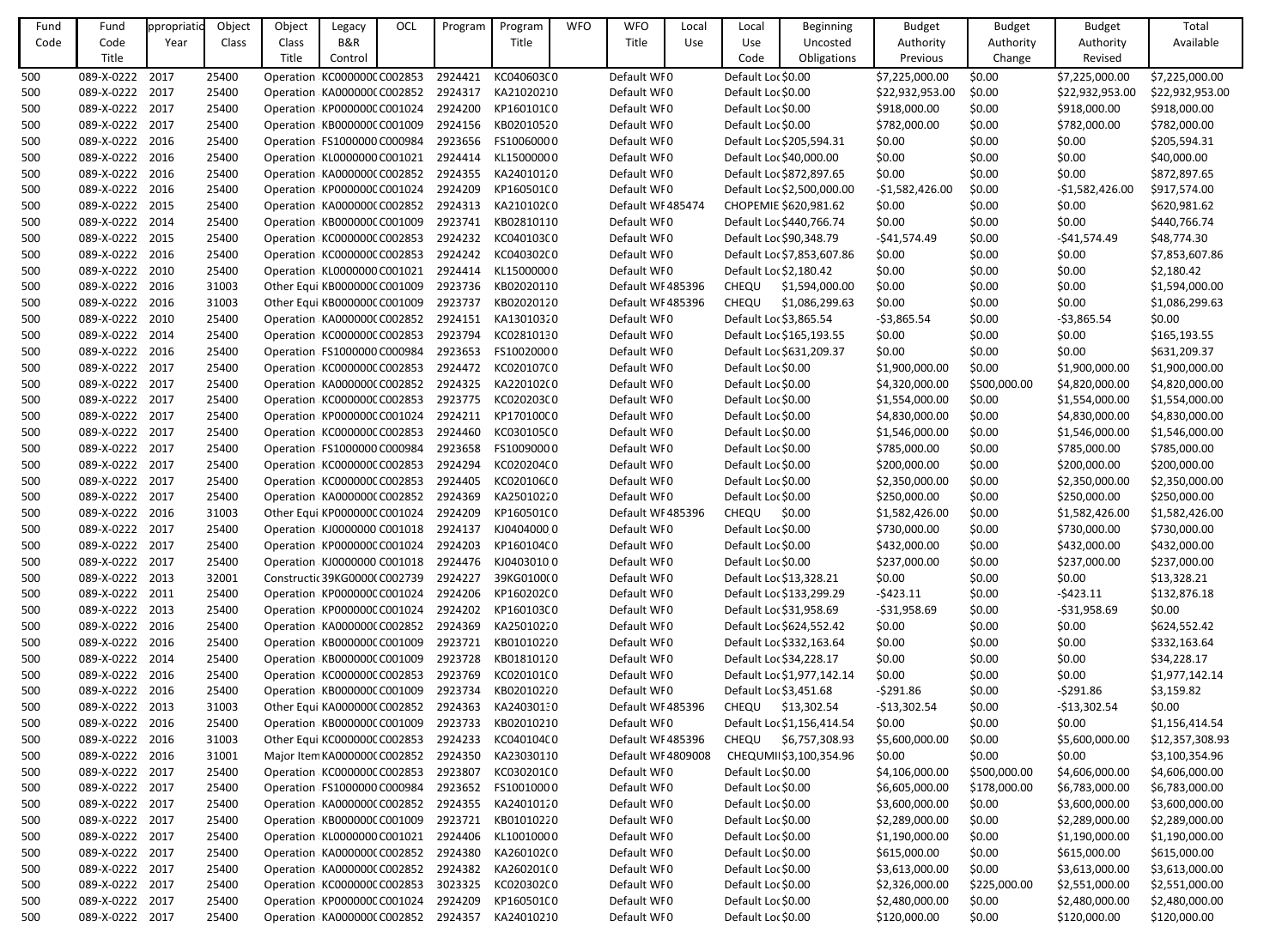| Fund       | Fund            | ppropriati | Object | Object | Legacy                        | OCL | Program | Program                    | <b>WFO</b> | <b>WFO</b>                    | Local | Local                  | <b>Beginning</b>            | <b>Budget</b>                    | <b>Budget</b>  | <b>Budget</b>                     | Total           |
|------------|-----------------|------------|--------|--------|-------------------------------|-----|---------|----------------------------|------------|-------------------------------|-------|------------------------|-----------------------------|----------------------------------|----------------|-----------------------------------|-----------------|
| Code       | Code            | Year       | Class  | Class  | B&R                           |     |         | Title                      |            | Title                         | Use   | <b>Use</b>             | Uncosted                    | Authority                        | Authority      | Authority                         | Available       |
|            | Title           |            |        | Title  | Control                       |     |         |                            |            |                               |       | Code                   | Obligations                 | Previous                         | Change         | Revised                           |                 |
| 500        | 089-X-0222 2017 |            | 25400  |        | Operation KC000000C C002853   |     | 2924447 | KC02130100                 |            | Default WF0                   |       | Default Loc \$0.00     |                             | \$2,875,000.00                   | \$0.00         | \$2,875,000.00                    | \$2,875,000.00  |
| 500        | 089-X-0222 2017 |            | 32001  |        | Constructic 39KG0100(C003087  |     | 2924481 | 39KG0100(0                 |            | Default WF0                   |       | Default Loc \$0.00     |                             | \$1,800,000.00                   | \$0.00         | \$1,800,000.00                    | \$1,800,000.00  |
| 500        | 089-X-0222 2011 |            | 31003  |        | Other Equi KC000000C C002853  |     | 3023325 | KC020302C0                 |            | Default WF485396              |       | <b>CHEQU</b>           | \$2,515.98                  | \$0.00                           | \$0.00         | \$0.00                            | \$2,515.98      |
| 500        | 089-X-0222 2016 |            | 25400  |        | Operation KA0000000 C002852   |     | 2924313 | KA210102(0                 |            | Default WF0                   |       |                        | Default Loc \$1,606,137.72  | \$0.00                           | \$0.00         | \$0.00                            | \$1,606,137.72  |
| 500        | 089-X-0222 2014 |            | 25400  |        | Operation KP000000C C001024   |     | 2924217 | KP170303C0                 |            | Default WF0                   |       | Default Loc \$66.09    |                             | $-566.09$                        | \$0.00         | $-566.09$                         | \$0.00          |
| 500        | 089-X-0222 2016 |            | 25400  |        | Operation KC000000C C002853   |     | 2923803 | KC03010200                 |            | Default WF0                   |       |                        | Default Loc \$268,939.89    | \$0.00                           | \$0.00         | \$0.00                            | \$268,939.89    |
| 500        | 089-X-0222 2016 |            | 25400  |        | Operation KA000000C C002852   |     | 2924336 | KA220209(0                 |            | Default WF0                   |       |                        | Default Loc \$385,000.00    | \$0.00                           | \$0.00         | \$0.00                            | \$385,000.00    |
| 500        | 089-X-0222 2016 |            | 25400  |        | Operation KC000000C C002853   |     | 2924300 | KC030403C0                 |            | Default WF0                   |       |                        | Default Loc \$2,017,288.63  | \$0.00                           | \$0.00         | \$0.00                            | \$2,017,288.63  |
| 500        | 089-X-0222 2016 |            | 25400  |        | Operation KP000000C C001024   |     | 2924462 | KP170304C0                 |            | Default WF0                   |       |                        | Default Loc \$1,338,617.23  | \$0.00                           | \$0.00         | \$0.00                            | \$1,338,617.23  |
| 500        | 089-X-0222 2016 |            | 25400  |        | Operation KJ0000000 C001018   |     | 2924135 | KJ04020000                 |            | Default WF0                   |       |                        | Default Loc \$500,000.00    | \$0.00                           | \$0.00         | \$0.00                            | \$500,000.00    |
| 500        | 089-X-0222 2014 |            | 32001  |        | Constructic 39KC0000C C000604 |     | 2924055 | 39KC0200C0                 |            | Default WF0                   |       | Default Loc \$2,399.33 |                             | $-52,399.33$                     | \$0.00         | $-52,399.33$                      | \$0.00          |
| 500        | 089-X-0222 2016 |            | 25400  |        | Operation KP000000C C001024   |     | 2924205 | KP16020100                 |            | Default WF0                   |       |                        | Default Loc \$719,579.18    | \$0.00                           | \$0.00         | \$0.00                            | \$719,579.18    |
| 500        | 089-X-0222 2016 |            | 25400  |        | Operation KC000000C C002853   |     | 2924447 | KC021301C0                 |            | Default WF0                   |       |                        | Default Loc \$2,875,000.00  | \$0.00                           | \$0.00         | \$0.00                            | \$2,875,000.00  |
| 500        | 089-X-0222 2015 |            | 25400  |        | Operation KP000000C C001024   |     | 2924216 | KP170302C0                 |            | Default WF0                   |       |                        | Default Loc \$42,767.36     | \$0.00                           | \$0.00         | \$0.00                            | \$42,767.36     |
| 500        | 089-X-0222 2014 |            | 25400  |        | Operation KJ0000000 C001018   |     | 2924137 | KJ04040000                 |            | Default WF0                   |       | Default Loc \$6,172.14 |                             | \$0.00                           | \$0.00         | \$0.00                            | \$6,172.14      |
| 500        | 089-X-0222 2016 |            | 25400  |        | Operation KB000000C C001009   |     | 2923749 | KB03010420                 |            | Default WF0                   |       |                        | Default Loc \$435,882.54    | \$0.00                           | \$0.00         | \$0.00                            | \$435,882.54    |
| 500        | 089-X-0222 2016 |            | 25400  |        | Operation KA0000000 C002852   |     | 2924346 | KA230102(0                 |            | Default WF0                   |       |                        | Default Loc \$515,439.32    | \$0.00                           | \$0.00         | \$0.00                            | \$515,439.32    |
| 500        | 089-X-0222 2016 |            | 31003  |        | Other Equi KC000000C C002853  |     | 2924242 | KC040302C0                 |            | Default WF485396              |       | <b>CHEQU</b>           | \$2,135,454.47              | \$0.00                           | \$0.00         | \$0.00                            | \$2,135,454.47  |
| 500        | 089-X-0222 2015 |            | 25400  |        | Operation KP000000C C001024   |     | 2924209 | KP160501C0                 |            | Default WF0                   |       |                        | Default Loc \$2,286,067.89  | \$0.00                           | \$0.00         | \$0.00                            | \$2,286,067.89  |
| 500        | 089-X-0222 2016 |            | 25400  |        | Operation KC000000C C002853   |     | 2924233 | KC04010400                 |            | Default WF0                   |       |                        | Default Loc \$25,785,995.15 | $-55,600,000.00$                 | \$0.00         | $-55,600,000.00$                  | \$20,185,995.15 |
| 500        | 089-X-0222 2016 |            | 25400  |        | Operation KC000000C C002853   |     | 2924305 | KC04060200                 |            | Default WF0                   |       |                        | Default Loc \$514,401.99    | \$0.00                           | \$0.00         | \$0.00                            | \$514,401.99    |
| 500        | 089-X-0222 2017 |            | 25400  |        | Operation FS1000000 C000984   |     | 2923655 | FS10050000                 |            | Default WF0                   |       | Default Loc \$0.00     |                             | \$2,098,000.00                   | \$0.00         | \$2,098,000.00                    | \$2,098,000.00  |
| 500        | 089-X-0222 2017 |            | 25400  |        | Operation KP000000C C001024   |     | 2924216 | KP170302C0                 |            | Default WF0                   |       | Default Loc \$0.00     |                             | \$491,000.00                     | \$75,000.00    | \$566,000.00                      | \$566,000.00    |
| 500        | 089-X-0222 2017 |            | 25400  |        | Operation KB000000C C001009   |     | 2923749 | KB03010420                 |            | Default WF0                   |       | Default Loc \$0.00     |                             | \$3,990,000.00                   | \$0.00         | \$3,990,000.00                    | \$3,990,000.00  |
| 500        | 089-X-0222 2017 |            | 25400  |        | Operation KC000000C C002853   |     | 2924299 | KC030402C0                 |            | Default WF0                   |       | Default Loc \$0.00     |                             | \$3,230,000.00                   | \$611,000.00   | \$3,841,000.00                    | \$3,841,000.00  |
| 500        | 089-X-0222 2017 |            | 31003  |        | Other Equi KC000000C C002853  |     | 2924233 | KC040104C0                 |            | Default WF485396              |       | CHEQU                  | \$0.00                      | \$5,200,000.00                   | \$3,000,000.00 | \$8,200,000.00                    | \$8,200,000.00  |
| 500        | 089-X-0222 2017 |            | 25400  |        | Operation KC000000C C002853   |     | 2923769 | KC02010100                 |            | Default WF0                   |       | Default Loc \$0.00     |                             | \$3,384,000.00                   | \$250,000.00   | \$3,634,000.00                    | \$3,634,000.00  |
| 500        | 089-X-0222 2017 |            | 25400  |        | Operation KC000000C C002853   |     | 2924233 | KC04010400                 |            | Default WF0                   |       | Default Loc \$0.00     |                             | \$106,334,000.00 -\$3,000,000.00 |                | \$103,334,000.00 \$103,334,000.00 |                 |
| 500        | 089-X-0222 2015 |            | 25400  |        | Operation KC000000CC002853    |     | 2924233 | KC04010400                 |            | Default WF0                   |       | Default Loc \$0.00     |                             | \$41,574.49                      | \$0.00         | \$41,574.49                       | \$41,574.49     |
| 500        | 089-X-0222 2016 |            | 32003  |        | Accelerato KA0000000 C002852  |     | 2924382 | KA260201(0                 |            | Default WF485395              |       | <b>CHAIP</b>           | \$338,106.61                | \$0.00                           | \$0.00         | \$0.00                            | \$338,106.61    |
| 500        | 089-X-0222 2014 |            | 25400  |        | Operation KA0000000 C002852   |     | 2923680 | KA11028110                 |            | Default WF0                   |       |                        | Default Loc \$25,126.18     | \$0.00                           | \$0.00         | \$0.00                            | \$25,126.18     |
| 500        | 089-X-0222 2014 |            | 25400  |        | Operation KC000000C C002853   |     | 2924248 | KC040404C0                 |            | Default WF0                   |       |                        | Default Loc \$708,710.29    | -\$708,710.29                    | \$0.00         | $-5708,710.29$                    | \$0.00          |
| 500        | 089-X-0222 2016 |            | 25400  |        | Operation KC000000C C002853   |     | 2924299 | KC030402C0                 |            | Default WF0                   |       |                        | Default Loc \$1,357,113.79  | \$0.00                           | \$0.00         | \$0.00                            | \$1,357,113.79  |
| 500        | 089-X-0222 2012 |            | 25400  |        | Operation KA000000C C002852   |     | 2923679 | KA110208(0                 |            | Default WF0                   |       |                        | Default Loc \$22,965.75     | $-$1,048.67$                     | \$0.00         | $-$1,048.67$                      | \$21,917.08     |
| 500        | 089-X-0222 2016 |            | 25400  |        | Operation KB000000C C001009   |     | 2923737 | KB02020120                 |            | Default WF0                   |       |                        | Default Loc \$3,890,030.59  | \$0.00                           | \$0.00         | \$0.00                            | \$3,890,030.59  |
| 500        | 089-X-0222 2016 |            | 25400  |        | Operation KA0000000 C002852   |     | 2924319 | KA210209(0                 |            | Default WF0                   |       |                        | Default Loc \$167,707.69    | $-521,673.92$                    | \$0.00         | $-521,673.92$                     | \$146,033.77    |
| 500        | 089-X-0222 2015 |            | 25400  |        | Operation KA0000000 C002852   |     | 2924314 | KA210103(0                 |            | Default WF0                   |       |                        | Default Loc \$52,821.41     | \$0.00                           | \$0.00         | \$0.00                            | \$52,821.41     |
| 500        | 089-X-0222 2015 |            | 25400  |        | Operation KA000000C C002852   |     | 2924342 | KA22030120                 |            | Default WF0                   |       |                        | Default Loc \$119,515.33    | \$0.00                           | \$0.00         | \$0.00                            | \$119,515.33    |
| 500        | 089-X-0222 2016 |            | 31001  |        | Major Item KC000000C C002853  |     | 2924289 | KC040506C0                 |            | Default WF485469              |       |                        | CHEQUMIE \$7,453,205.72     | \$0.00                           | \$0.00         | \$0.00                            | \$7,453,205.72  |
| 500        | 089-X-0222 2017 |            | 25400  |        | Operation KA0000000 C002852   |     | 2924368 | KA25010210                 |            | Default WF0                   |       | Default Loc \$0.00     |                             | \$5,447,000.00                   | \$0.00         | \$5,447,000.00                    | \$5,447,000.00  |
| 500        | 089-X-0222 2017 |            | 25400  |        | Operation FS1000000 C000984   |     | 2923656 | FS10060000                 |            | Default WF0                   |       | Default Loc \$0.00     |                             | \$589,000.00                     | \$0.00         | \$589,000.00                      | \$589,000.00    |
| 500        | 089-X-0222 2017 |            | 25400  |        | Operation KA0000000 C002852   |     | 2924366 | KA25010120                 |            | Default WF0                   |       | Default Loc \$0.00     |                             | \$125,000.00                     | $-522,100.30$  | \$102,899.70                      | \$102,899.70    |
| 500        | 089-X-0222 2017 |            | 25400  |        | Operation KC000000C C002853   |     | 2923774 | KC02020200                 |            | Default WF0                   |       | Default Loc \$0.00     |                             | \$1,889,000.00                   | \$250,000.00   | \$2,139,000.00                    | \$2,139,000.00  |
| 500        | 089-X-0222 2017 |            | 25400  |        | Operation KC000000C C002853   |     | 2924295 | KC020205C0                 |            | Default WFO                   |       | Default Loc \$0.00     |                             | \$592,000.00                     | \$0.00         | \$592,000.00                      | \$592,000.00    |
| 500        | 089-X-0222 2017 |            | 25400  |        | Operation KA000000C C002852   |     | 2924328 | KA220201(0                 |            | Default WF0                   |       | Default Loc \$0.00     |                             | \$975,000.00                     | \$0.00         | \$975,000.00                      | \$975,000.00    |
| 500        | 089-X-0222 2017 |            | 25400  |        | Operation KA0000000 C002852   |     | 2924363 | KA24030130                 |            | Default WF0                   |       | Default Loc \$0.00     |                             | \$380,000.00                     | \$0.00         | \$380,000.00                      | \$380,000.00    |
|            | 089-X-0222 2016 |            | 25400  |        | Operation 4.56E+08 C003005    |     | 6600199 | 4561650214860983           |            | CHAGR8400                     |       | Default Loc \$7,979.17 |                             | $-$146.16$                       | \$0.00         | $-5146.16$                        | \$7,833.01      |
| 510<br>510 | 089-X-0222 2015 |            | 25400  |        | Operation: 4.56E+08 C003005   |     | 6600199 | 4561650214860839           |            | CHAGR8720                     |       | Default Loc \$223.96   |                             | $-5222.26$                       | \$0.00         | $-5222.26$                        | \$1.70          |
| 510        | 089-X-0222 2017 |            | 25400  |        | Operation: 4.56E+08 C003005   |     | 6600199 | 4561650214861004           |            | CHAGR8410                     |       | Default Loc \$0.00     |                             | \$92,233.01                      | \$0.00         | \$92,233.01                       | \$92,233.01     |
|            | 089-X-0222 2016 |            | 25400  |        | Operation 4.56E+08 C003005    |     | 6600199 | 4561650214860926           |            | CHAGR8720                     |       |                        | Default Loc \$34,951.46     | \$0.00                           |                | \$0.00                            |                 |
| 510        | 089-X-0222 2017 |            |        |        |                               |     | 6600199 | 4561650214861014           |            |                               |       |                        |                             |                                  | \$0.00         |                                   | \$34,951.46     |
| 510        |                 |            | 25400  |        | Operation 4.56E+08 C003005    |     |         | 4561650214860747           |            | CHAGR8400<br><b>CHAGR8710</b> |       | Default Loc \$0.00     |                             | \$10,887.77                      | \$0.00         | \$10,887.77                       | \$10,887.77     |
| 510        | 089-X-0222 2016 |            | 25400  |        | Operation: 4.56E+08 C003005   |     | 6600199 |                            |            |                               |       |                        | Default Loc \$90,913.13     | \$0.00                           | \$0.00         | \$0.00                            | \$90,913.13     |
| 510        | 089-X-0222 2017 |            | 25400  |        | Operation: 4.56E+08 C003005   |     | 6600199 | 4561650214860934 CHAGR8730 |            |                               |       | Default Loc \$0.00     |                             | \$20,000.00                      | \$0.00         | \$20,000.00                       | \$20,000.00     |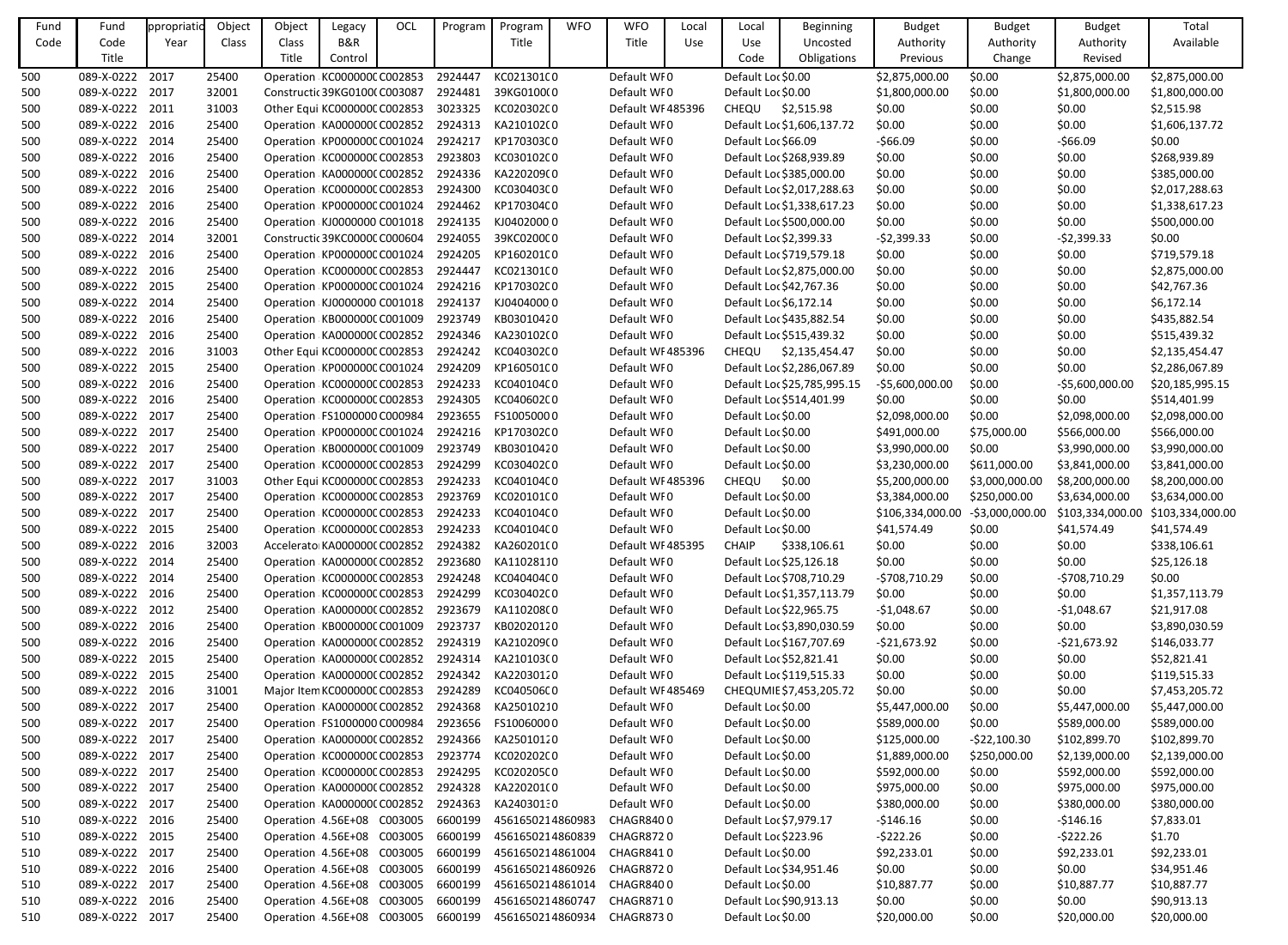| Fund | Fund            | ppropriatio | Object | Object                     | Legacy                     | OCL                        | Program | Program          | <b>WFO</b> | <b>WFO</b>       | Local      | Local                  | <b>Beginning</b>         | <b>Budget</b> | <b>Budget</b> | <b>Budget</b> | Total        |
|------|-----------------|-------------|--------|----------------------------|----------------------------|----------------------------|---------|------------------|------------|------------------|------------|------------------------|--------------------------|---------------|---------------|---------------|--------------|
| Code | Code            | Year        | Class  | Class                      | B&R                        |                            |         | Title            |            | Title            | <b>Use</b> | Use                    | Uncosted                 | Authority     | Authority     | Authority     | Available    |
|      | Title           |             |        | Title                      | Control                    |                            |         |                  |            |                  |            | Code                   | Obligations              | Previous      | Change        | Revised       |              |
| 510  | 089-X-0222      | 2016        | 25400  | Operation 4.56E+08         |                            | C003005                    | 6600199 | 4561650214861014 |            | CHAGR8400        |            |                        | Default Loc \$75,000.00  | \$0.00        | \$0.00        | \$0.00        | \$75,000.00  |
| 510  | 089-X-0222      | 2017        | 25400  | Operation 4.56E+08         |                            | C003005                    | 6600199 | 4561650214860747 |            | <b>CHAGR8710</b> |            | Default Loc \$0.00     |                          | \$287,940.79  | \$0.00        | \$287,940.79  | \$287,940.79 |
| 510  | 089-X-0222      | 2015        | 25400  | Operation 4.56E+08         |                            | C003005                    | 6600199 | 4561650214860797 |            | <b>CHAGR8710</b> |            | Default Loc \$6,782.16 |                          | $-5397.65$    | \$0.00        | $-5397.65$    | \$6,384.51   |
| 510  | 089-X-0222      | 2016        | 25400  | Operation 4.56E+08         |                            | C003005                    | 6600199 | 4561650214860958 |            | CHAGR8730        |            | Default Loc \$0.08     |                          | $-50.08$      | \$0.00        | $-50.08$      | \$0.00       |
| 510  | 089-X-0222      | 2017        | 25400  | Operation 4.56E+08         |                            | C003005                    | 6600199 | 4561650214861036 |            | CHAGR8400        |            | Default Loc \$0.00     |                          | \$97,087.38   | \$0.00        | \$97,087.38   | \$97,087.38  |
| 510  | 089-X-0222      | 2014        | 25400  | Operation 4.56E+08         |                            | C003005                    | 6600199 | 4561650214860866 |            | <b>CHAGR8720</b> |            | Default Loc \$7,384.70 |                          | $-57,384.70$  | \$0.00        | $-57,384.70$  | \$0.00       |
| 510  | 089-X-0222      | 2016        | 25400  | Operation 4.56E+08         |                            | C003005                    | 6600199 | 4561650214860934 |            | CHAGR8730        |            |                        | Default Loc \$211,230.10 | \$0.00        | \$0.00        | \$0.00        | \$211,230.10 |
| 510  | 089-X-0222      | 2016        | 25400  | Operation 4.56E+08         |                            | C003005                    | 6600199 | 4561650214860892 |            | <b>CHAGR8720</b> |            |                        | Default Loc \$127,652.31 | $-5173.18$    | \$0.00        | $-5173.18$    | \$127,479.13 |
| 511  | 089-X-0222      | 2016        | 25400  | Operation 4.56E+08         |                            | C003005                    | 6600146 | 4561600314860949 |            | CHAGR8730        |            |                        | Default Loc \$71,848.46  | $-526,593.12$ | \$0.00        | $-526,593.12$ | \$45,255.34  |
| 511  | 089-X-0222      | 2016        | 25400  | Operation 4.56E+08         |                            | C003005                    | 6600147 | 4561600324860919 |            | <b>CHAGR8730</b> |            |                        | Default Loc \$35,369.90  | $-514.52$     | \$0.00        | $-514.52$     | \$35,355.38  |
| 511  | 089-X-0222      | 2016        | 25400  | Operation 4.56E+08         |                            | C003005                    | 6600146 | 4561600314860811 |            | <b>CHAGR8720</b> |            | Default Loc \$3,496.65 |                          | $-53,496.65$  | \$0.00        | $-53,496.65$  | \$0.00       |
| 511  | 089-X-0222      | 2016        | 25400  | Operation 4.56E+08         |                            | C003005                    | 6600147 | 4561600324860988 |            | CHAGR8400        |            | Default Loc \$4.30     |                          | $-54.30$      | \$0.00        | $-54.30$      | \$0.00       |
| 511  | 089-X-0222      | 2016        | 25400  | Operation 4.56E+08         |                            | C003005                    | 6600147 | 4561600324860813 |            | <b>CHAGR8720</b> |            |                        | Default Loc \$18,066.55  | \$0.00        | \$0.00        | \$0.00        | \$18,066.55  |
| 511  | 089-X-0222 2016 |             | 25400  | Operation 4.56E+08         |                            | C003005                    | 6600146 | 4561600314860972 |            | CHAGR8730        |            |                        | Default Loc \$20,444.14  | $-$14,769.43$ | \$0.00        | $-$14,769.43$ | \$5,674.71   |
| 511  | 089-X-0222      | 2016        | 25400  | Operation 4.56E+08         |                            | C003005                    | 6600146 | 4561600314860986 |            | CHAGR8400        |            | Default Loc \$120.20   |                          | \$0.00        | \$0.00        | \$0.00        | \$120.20     |
| 511  | 089-X-0222      | 2016        | 25400  | Operation 4.56E+08         |                            | C003005                    | 6600146 | 4561600314861003 |            | CHAGR8400        |            |                        | Default Loc \$83,388.97  | \$0.00        | \$0.00        | \$0.00        | \$83,388.97  |
| 511  | 089-X-0222      | 2014        | 25400  | Operation 4.56E+08         |                            | C003005                    | 6600146 | 4561600314860871 |            | CHAGR8720        |            |                        | Default Loc \$238,428.09 | \$0.00        | \$0.00        | \$0.00        | \$238,428.09 |
| 511  | 089-X-0222      | 2017        | 25400  | Operation 4.56E+08         |                            | C003005                    | 6600146 | 4561600314861044 |            | CHAGR8410        |            | Default Loc \$0.00     |                          | \$27,609.32   | \$0.00        | \$27,609.32   | \$27,609.32  |
| 511  | 089-X-0222      | 2017        | 25400  | Operation 4.56E+08         |                            | C003005                    | 6600147 | 4561600324860978 |            | <b>CHAGR8730</b> |            | Default Loc \$0.00     |                          | \$64,252.14   | \$18,507.43   | \$82,759.57   | \$82,759.57  |
| 511  | 089-X-0222      | 2017        | 25400  | Operation 4.56E+08         |                            | C003005                    | 6600147 | 4561600324860800 |            | <b>CHAGR8710</b> |            | Default Loc \$0.00     |                          | \$75,728.16   | \$0.00        | \$75,728.16   | \$75,728.16  |
| 511  | 089-X-0222      | 2016        | 25400  | Operation 4.56E+08         |                            | C003005                    | 6600146 | 4561600314860977 |            | CHAGR8730        |            |                        | Default Loc \$11,474.22  | \$0.00        | \$0.00        | \$0.00        | \$11,474.22  |
| 511  | 089-X-0222 2016 |             | 25400  | Operation 4.56E+08         |                            | C003005                    | 6600146 | 4561600314860999 |            | CHAGR8410        |            |                        | Default Loc \$39,948.28  | \$0.00        | $-539.38$     | $-$ \$39.38   | \$39,908.90  |
| 511  | 089-X-0222      | 2016        | 25400  | Operation 4.56E+08         |                            | C003005                    | 6600146 | 4561600314860998 |            | CHAGR8400        |            |                        | Default Loc \$15,000.00  | $-5367.62$    | \$0.00        | $-5367.62$    | \$14,632.38  |
| 511  | 089-X-0222      | 2016        | 25400  | Operation 4.56E+08         |                            | C003005                    | 6600146 | 4561600314860868 |            | <b>CHAGR8720</b> |            | Default Loc \$3,753.21 |                          | $-53,753.21$  | \$0.00        | $-53,753.21$  | \$0.00       |
| 511  | 089-X-0222      | 2016        | 25400  | Operation 4.56E+08         |                            | C003005                    | 6600146 | 4561600314860928 |            | CHAGR8730        |            | Default Loc \$908.26   |                          | \$0.00        | \$0.00        | \$0.00        | \$908.26     |
| 511  | 089-X-0222      | 2016        | 25400  | Operation 4.56E+08         |                            | C003005                    | 6600146 | 4561600314860936 |            | CHAGR8720        |            | Default Loc \$6,865.03 |                          | \$0.00        | \$0.00        | \$0.00        | \$6,865.03   |
| 511  | 089-X-0222      | 2016        | 25400  | Operation 4.56E+08         |                            | C003005                    | 6600146 | 4561600314860946 |            | CHAGR8730        |            |                        | Default Loc \$70,958.66  | \$0.00        | \$0.00        | \$0.00        | \$70,958.66  |
| 511  | 089-X-0222      | 2016        | 25400  | Operation 4.56E+08 C003005 |                            |                            | 6600146 | 4561600314860871 |            | CHAGR8720        |            |                        | Default Loc \$13,578.50  | \$0.00        | \$0.00        | \$0.00        | \$13,578.50  |
| 511  | 089-X-0222 2016 |             | 25400  |                            | Operation 4.56E+08 C003005 |                            | 6600146 | 4561600314860990 |            | CHAGR8400        |            |                        | Default Loc \$104,046.13 | $-570,594.98$ | \$0.00        | $-570,594.98$ | \$33,451.15  |
| 511  | 089-X-0222 2017 |             | 25400  | Operation 4.56E+08         |                            | C003005                    | 6600146 | 4561600314860946 |            | CHAGR8730        |            | Default Loc \$0.00     |                          | \$101,049.14  | \$75,000.00   | \$176,049.14  | \$176,049.14 |
| 511  | 089-X-0222 2017 |             | 25400  | Operation 4.56E+08         |                            | C003005                    | 6600146 | 4561600314861016 |            | CHAGR8400        |            | Default Loc \$0.00     |                          | \$28,112.30   | \$0.00        | \$28,112.30   | \$28,112.30  |
| 511  | 089-X-0222 2017 |             | 25400  | Operation 4.56E+08         |                            | C003005                    | 6600146 | 4561600314860986 |            | CHAGR8400        |            | Default Loc \$0.00     |                          | \$40,620.76   | \$3,677.44    | \$44,298.20   | \$44,298.20  |
| 511  | 089-X-0222      | 2017        | 25400  | Operation 4.56E+08         |                            | C003005                    | 6600146 | 4561600314861020 |            | CHAGR8400        |            | Default Loc \$0.00     |                          | \$190,626.37  | \$51,476.93   | \$242,103.30  | \$242,103.30 |
| 511  | 089-X-0222 2017 |             | 25400  | Operation 4.56E+08         |                            | C003005                    | 6600147 | 4561600324861001 |            | CHAGR8410        |            | Default Loc \$0.00     |                          | \$31,491.26   | \$0.00        | \$31,491.26   | \$31,491.26  |
| 511  | 089-X-0222 2017 |             | 25400  | Operation 4.56E+08         |                            | C003005                    | 6600146 | 4561600314860916 |            | CHAGR8720        |            | Default Loc \$0.00     |                          | \$59,993.22   | \$0.00        | \$59,993.22   | \$59,993.22  |
| 511  | 089-X-0222      | 2017        | 25400  | Operation 4.56E+08         |                            | C003005                    | 6600146 | 4561600314860971 |            | CHAGR8730        |            | Default Loc \$0.00     |                          | \$206,136.69  | \$0.00        | \$206,136.69  | \$206,136.69 |
| 511  | 089-X-0222 2016 |             | 25400  | Operation 4.56E+08         |                            | C003005                    | 6600146 | 4561600314860831 |            | <b>CHAGR8720</b> |            |                        | Default Loc \$20,850.43  | \$0.00        | \$0.00        | \$0.00        | \$20,850.43  |
| 511  | 089-X-0222 2016 |             | 25400  | Operation 4.56E+08         |                            | C003005                    | 6600147 | 4561600324860800 |            | CHAGR8710        |            |                        | Default Loc \$15,420.15  | \$0.00        | \$0.00        | \$0.00        | \$15,420.15  |
| 511  | 089-X-0222 2016 |             | 25400  | Operation 4.56E+08         |                            | C003005                    | 6600146 | 4561600314860922 |            | CHAGR8720        |            |                        | Default Loc \$40,366.79  | $-$40,358.77$ | \$0.00        | $-$40,358.77$ | \$8.02       |
| 511  | 089-X-0222 2016 |             | 25400  | Operation 4.56E+08         |                            | C003005                    | 6600147 | 4561600324861001 |            | CHAGR8410        |            |                        | Default Loc \$26,257.02  | \$0.00        | \$0.00        | \$0.00        | \$26,257.02  |
| 511  | 089-X-0222 2016 |             | 25400  | Operation 4.56E+08         |                            | C003005                    | 6600146 | 4561600314860943 |            | CHAGR8730        |            |                        | Default Loc \$375,478.83 | \$0.00        | \$0.00        | \$0.00        | \$375,478.83 |
| 511  | 089-X-0222 2016 |             | 25400  | Operation 4.56E+08         |                            | C003005                    | 6600147 | 4561600324860984 |            | CHAGR8400        |            | Default Loc \$2,632.19 |                          | \$0.00        | \$0.00        | \$0.00        | \$2,632.19   |
| 511  | 089-X-0222 2017 |             | 25400  |                            |                            | Operation 4.56E+08 C003005 | 6600146 | 4561600314860977 |            | CHAGR8730        |            | Default Loc \$0.00     |                          | \$126,823.31  | \$0.00        | \$126,823.31  | \$126,823.31 |
| 511  | 089-X-0222      | 2017        | 25400  | Operation 4.56E+08         |                            | C003005                    | 6600147 | 4561600324860813 |            | CHAGR8720        |            | Default Loc \$0.00     |                          | \$195,875.73  | \$0.00        | \$195,875.73  | \$195,875.73 |
| 511  | 089-X-0222 2017 |             | 25400  | Operation 4.56E+08         |                            | C003005                    | 6600146 | 4561600314861029 |            | CHAGR8400        |            | Default Loc \$0.00     |                          | \$31,500.00   | \$0.00        | \$31,500.00   | \$31,500.00  |
| 511  | 089-X-0222 2016 |             | 25400  | Operation 4.56E+08         |                            | C003005                    | 6600146 | 4561600314860880 |            | CHAGR8720        |            | Default Loc \$3,397.00 |                          | \$0.00        | \$0.00        | \$0.00        | \$3,397.00   |
| 511  | 089-X-0222 2016 |             | 25400  | Operation 4.56E+08         |                            | C003005                    | 6600146 | 4561600314860929 |            | CHAGR8720        |            | Default Loc \$2,034.98 |                          | $-$121.46$    | \$0.00        | $-5121.46$    | \$1,913.52   |
| 511  | 089-X-0222 2015 |             | 25400  | Operation 4.56E+08         |                            | C003005                    | 6600146 | 4561600314860880 |            | CHAGR8720        |            |                        | Default Loc \$11,542.04  | $-53,346.80$  | \$0.00        | $-53,346.80$  | \$8,195.24   |
| 511  | 089-X-0222      | 2016        | 25400  | Operation 4.56E+08         |                            | C003005                    | 6600146 | 4561600314860969 |            | CHAGR8730        |            |                        | Default Loc \$42,584.48  | \$0.00        | \$0.00        | \$0.00        | \$42,584.48  |
| 511  | 089-X-0222 2016 |             | 25400  | Operation 4.56E+08         |                            | C003005                    | 6600146 | 4561600314860963 |            | CHAGR8730        |            | Default Loc \$548.42   |                          | $-$ \$548.42  | \$0.00        | $-5548.42$    | \$0.00       |
| 511  | 089-X-0222 2016 |             | 25400  | Operation 4.56E+08         |                            | C003005                    | 6600146 | 4561600314860893 |            | CHAGR8730        |            | Default Loc \$7,832.17 |                          | $-51,533.21$  | \$0.00        | $-51,533.21$  | \$6,298.96   |
| 511  | 089-X-0222      | 2016        | 25400  | Operation 4.56E+08         |                            | C003005                    | 6600147 | 4561600324861000 |            | CHAGR8400        |            | Default Loc \$2,475.82 |                          | $-514.01$     | \$0.00        | $-514.01$     | \$2,461.81   |
| 511  | 089-X-0222 2016 |             | 25400  |                            |                            | Operation 4.56E+08 C003005 | 6600147 | 4561600324860908 |            | CHAGR8720        |            | Default Loc \$1,845.92 |                          | $-555.50$     | \$0.00        | $-$ \$55.50   | \$1,790.42   |

| et   | <b>Budget</b> | Total        |
|------|---------------|--------------|
| rity | Authority     | Available    |
| ge   | Revised       |              |
|      | \$0.00        | \$75,000.00  |
|      | \$287,940.79  | \$287,940.79 |
|      | $-5397.65$    | \$6,384.51   |
|      | $-50.08$      | \$0.00       |
|      | \$97,087.38   | \$97,087.38  |
|      | $-57,384.70$  | \$0.00       |
|      | \$0.00        | \$211,230.10 |
|      | $-5173.18$    | \$127,479.13 |
|      | $-526,593.12$ | \$45,255.34  |
|      | $-514.52$     | \$35,355.38  |
|      | $-53,496.65$  | \$0.00       |
|      | $-54.30$      | \$0.00       |
|      | \$0.00        | \$18,066.55  |
|      | $-$14,769.43$ | \$5,674.71   |
|      | \$0.00        | \$120.20     |
|      | \$0.00        | \$83,388.97  |
|      | \$0.00        | \$238,428.09 |
|      | \$27,609.32   | \$27,609.32  |
| 3    | \$82,759.57   | \$82,759.57  |
|      | \$75,728.16   | \$75,728.16  |
|      | \$0.00        | \$11,474.22  |
|      | $-539.38$     | \$39,908.90  |
|      | $-5367.62$    | \$14,632.38  |
|      | $-53,753.21$  | \$0.00       |
|      | \$0.00        | \$908.26     |
|      | \$0.00        | \$6,865.03   |
|      | \$0.00        | \$70,958.66  |
|      | \$0.00        | \$13,578.50  |
|      | $-570,594.98$ | \$33,451.15  |
| 0    | \$176,049.14  | \$176,049.14 |
|      | \$28,112.30   | \$28,112.30  |
|      | \$44,298.20   | \$44,298.20  |
| 3    | \$242,103.30  | \$242,103.30 |
|      | \$31,491.26   | \$31,491.26  |
|      | \$59,993.22   | \$59,993.22  |
|      | \$206,136.69  | \$206,136.69 |
|      | \$0.00        | \$20,850.43  |
|      | \$0.00        | \$15,420.15  |
|      | $-$40,358.77$ | \$8.02       |
|      | \$0.00        | \$26,257.02  |
|      | \$0.00        | \$375,478.83 |
|      | \$0.00        | \$2,632.19   |
|      | \$126,823.31  | \$126,823.31 |
|      | \$195,875.73  | \$195,875.73 |
|      | \$31,500.00   | \$31,500.00  |
|      | \$0.00        | \$3,397.00   |
|      | $-$121.46$    | \$1,913.52   |
|      | $-53,346.80$  | \$8,195.24   |
|      | \$0.00        | \$42,584.48  |
|      | $-5548.42$    | \$0.00       |
|      | $-51,533.21$  | \$6,298.96   |
|      | $-514.01$     | \$2,461.81   |
|      | -\$55.50      | \$1,790.42   |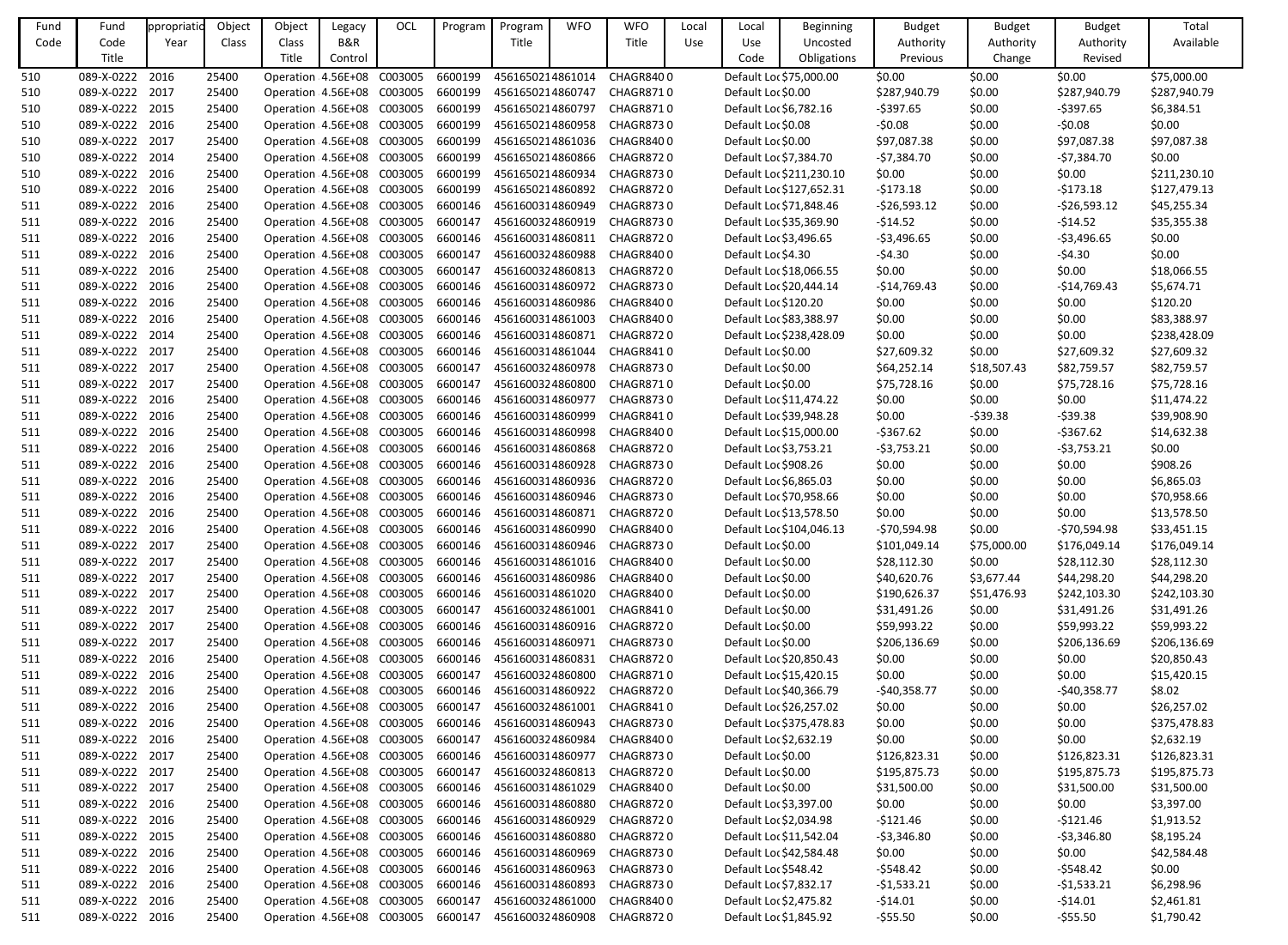| Fund | Fund            | ppropriati | Object | Object                       | Legacy  | OCL | Program | Program          | <b>WFO</b> | <b>WFO</b>                 | Local | Local                  | <b>Beginning</b>         | <b>Budget</b>  | <b>Budget</b>  | <b>Budget</b>  | Total          |
|------|-----------------|------------|--------|------------------------------|---------|-----|---------|------------------|------------|----------------------------|-------|------------------------|--------------------------|----------------|----------------|----------------|----------------|
| Code | Code            | Year       | Class  | Class                        | B&R     |     |         | Title            |            | Title                      | Use   | Use                    | Uncosted                 | Authority      | Authority      | Authority      | Available      |
|      | Title           |            |        | Title                        | Control |     |         |                  |            |                            |       | Code                   | Obligations              | Previous       | Change         | Revised        |                |
| 511  | 089-X-0222 2017 |            | 25400  | Operation 4.56E+08 C003005   |         |     | 6600146 | 4561600314861009 |            | CHAGR8410                  |       | Default Loc \$0.00     |                          | \$13,508.03    | \$0.00         | \$13,508.03    | \$13,508.03    |
| 511  | 089-X-0222 2017 |            | 25400  | Operation 4.56E+08 C003005   |         |     | 6600146 | 4561600314861027 |            | CHAGR8400                  |       | Default Loc \$0.00     |                          | \$22,087.45    | \$0.00         | \$22,087.45    | \$22,087.45    |
| 511  | 089-X-0222 2017 |            | 25400  | Operation 4.56E+08 C003005   |         |     | 6600146 | 4561600314861045 |            | CHAGR8400                  |       | Default Loc \$0.00     |                          | \$11,044.00    | \$0.00         | \$11,044.00    | \$11,044.00    |
| 511  | 089-X-0222 2017 |            | 25400  | Operation 4.56E+08 C003005   |         |     | 6600146 | 4561600314861019 |            | CHAGR8400                  |       | Default Loc \$0.00     |                          | \$6,009.66     | $-5705.43$     | \$5,304.23     | \$5,304.23     |
| 511  | 089-X-0222 2017 |            | 25400  | Operation 4.56E+08 C003005   |         |     | 6600146 | 4561600314860989 |            | CHAGR8400                  |       | Default Loc \$0.00     |                          | \$18,793.41    | \$1,206.59     | \$20,000.00    | \$20,000.00    |
| 511  | 089-X-0222 2017 |            | 25400  | Operation 4.56E+08 C003005   |         |     | 6600146 | 4561600314860949 |            | CHAGR8730                  |       | Default Loc \$0.00     |                          | \$103,987.74   | \$0.00         | \$103,987.74   | \$103,987.74   |
| 511  | 089-X-0222 2014 |            | 25400  | Operation 4.56E+08 C003005   |         |     | 6600146 | 4561600314860840 |            | CHAGR8720                  |       | Default Loc \$9,492.10 |                          | \$0.00         | \$0.00         | \$0.00         | \$9,492.10     |
| 511  | 089-X-0222 2016 |            | 25400  | Operation : 4.56E+08 C003005 |         |     | 6600146 | 4561600314860935 |            | <b>CHAGR8720</b>           |       | Default Loc \$0.04     |                          | $-50.04$       | \$0.00         | $-50.04$       | \$0.00         |
| 511  | 089-X-0222 2016 |            | 25400  | Operation : 4.56E+08 C003005 |         |     | 6600146 | 4561600314860976 |            | CHAGR8730                  |       | Default Loc \$3,072.52 |                          | $-53,072.52$   | \$0.00         | $-53,072.52$   | \$0.00         |
| 511  | 089-X-0222 2016 |            | 25400  | Operation 4.56E+08 C003005   |         |     | 6600146 | 4561600314860748 |            | <b>CHAGR8710</b>           |       |                        | Default Loc \$60,105.55  | \$0.00         | \$0.00         | \$0.00         | \$60,105.55    |
| 511  | 089-X-0222 2016 |            | 25400  | Operation : 4.56E+08 C003005 |         |     | 6600147 | 4561600324860975 |            | <b>CHAGR8730</b>           |       |                        | Default Loc \$40,638.41  | \$0.00         | \$0.00         | \$0.00         | \$40,638.41    |
| 511  | 089-X-0222 2016 |            | 25400  | Operation 4.56E+08 C003005   |         |     | 6600146 | 4561600314860883 |            | CHAGR8720                  |       | Default Loc \$327.03   |                          | $-5327.03$     | \$0.00         | $-5327.03$     | \$0.00         |
| 511  | 089-X-0222 2016 |            | 25400  | Operation 4.56E+08 C003005   |         |     | 6600146 | 4561600314860577 |            | <b>CHAGR8700</b>           |       | Default Loc \$2,163.30 |                          | $-$10,000.00$  | \$0.00         | $-$10,000.00$  | $-57,836.70$   |
| 511  | 089-X-0222 2016 |            | 25400  | Operation: 4.56E+08 C003005  |         |     | 6600146 | 4561600314860981 |            | CHAGR8730                  |       | Default Loc \$0.02     |                          | $-50.02$       | \$0.00         | $-50.02$       | \$0.00         |
| 511  | 089-X-0222 2016 |            | 25400  | Operation 4.56E+08 C003005   |         |     | 6600147 | 4561600324860956 |            | <b>CHAGR8730</b>           |       | Default Loc \$6,176.33 |                          | -\$6,176.33    | \$0.00         | $-56,176.33$   | \$0.00         |
| 511  | 089-X-0222 2017 |            | 25400  | Operation 4.56E+08 C003005   |         |     | 6600146 | 4561600314861023 |            | CHAGR8400                  |       | Default Loc \$0.00     |                          | \$106,451.30   | \$30,279.41    | \$136,730.71   | \$136,730.71   |
| 511  | 089-X-0222 2017 |            | 25400  | Operation 4.56E+08 C003005   |         |     | 6600146 | 4561600314860748 |            | <b>CHAGR8710</b>           |       | Default Loc \$0.00     |                          | \$34,468.16    | \$0.00         | \$34,468.16    | \$34,468.16    |
| 511  | 089-X-0222 2017 |            | 25400  | Operation 4.56E+08 C003005   |         |     | 6600146 | 4561600314861003 |            | CHAGR8400                  |       | Default Loc \$0.00     |                          | \$174,262.88   | \$0.00         | \$174,262.88   | \$174,262.88   |
| 511  | 089-X-0222 2017 |            | 25400  | Operation 4.56E+08 C003005   |         |     | 6600146 | 4561600314861018 |            | CHAGR8400                  |       | Default Loc \$0.00     |                          | \$14,321.38    | \$0.00         | \$14,321.38    | \$14,321.38    |
| 511  | 089-X-0222 2017 |            | 25400  | Operation : 4.56E+08 C003005 |         |     | 6600147 | 4561600324860874 |            | CHAGR8720                  |       | Default Loc \$0.00     |                          | \$74,087.69    | \$0.00         | \$74,087.69    | \$74,087.69    |
| 511  | 089-X-0222 2016 |            | 25400  | Operation 4.56E+08 C003005   |         |     | 6600146 | 4561600314860686 |            | CHAGR8780                  |       |                        | Default Loc \$20,689.98  | \$0.00         | \$0.00         | \$0.00         | \$20,689.98    |
| 511  | 089-X-0222 2015 |            | 25400  | Operation 4.56E+08 C003005   |         |     | 6600146 | 4561600314860868 |            | CHAGR8720                  |       |                        | Default Loc \$14,199.38  | $-514, 199.37$ | \$0.00         | $-514,199.37$  | \$0.01         |
| 511  | 089-X-0222 2016 |            | 25400  | Operation 4.56E+08 C003005   |         |     | 6600146 | 4561600314860731 |            | CHAGR8730                  |       |                        | Default Loc \$70,279.39  | -\$70,279.39   | \$0.00         | $-570,279.39$  | \$0.00         |
| 511  | 089-X-0222 2016 |            | 25400  | Operation : 4.56E+08 C003005 |         |     | 6600146 | 4561600314860931 |            | CHAGR8720                  |       | Default Loc \$2,111.25 |                          | \$0.00         | \$0.00         | \$0.00         | \$2,111.25     |
| 511  | 089-X-0222 2016 |            | 25400  | Operation 4.56E+08 C003005   |         |     | 6600146 | 4561600314860985 |            | CHAGR8400                  |       | Default Loc \$2,473.53 |                          | $-52,473.53$   | \$0.00         | $-52,473.53$   | \$0.00         |
| 511  | 089-X-0222 2017 |            | 25400  | Operation 4.56E+08 C003005   |         |     | 6600146 | 4561600314861042 |            | CHAGR8400                  |       | Default Loc \$0.00     |                          | \$8,800.00     | \$0.00         | \$8,800.00     | \$8,800.00     |
| 511  | 089-X-0222 2017 |            | 25400  | Operation : 4.56E+08 C003005 |         |     | 6600146 | 4561600314860969 |            | <b>CHAGR8730</b>           |       | Default Loc \$0.00     |                          | \$78,731.72    | \$0.00         | \$78,731.72    | \$78,731.72    |
| 511  | 089-X-0222 2017 |            | 25400  | Operation 4.56E+08 C003005   |         |     | 6600146 | 4561600314861028 |            | CHAGR8410                  |       | Default Loc \$0.00     |                          | \$11,407.77    | \$0.00         | \$11,407.77    | \$11,407.77    |
| 511  | 089-X-0222 2017 |            | 25400  | Operation 4.56E+08 C003005   |         |     | 6600146 |                  |            | 4561600314861043 CHAGR8410 |       | Default Loc \$0.00     |                          | \$110,437.28   | \$0.00         | \$110,437.28   | \$110,437.28   |
| 511  | 089-X-0222 2015 |            | 25400  | Operation: 4.56E+08 C003005  |         |     | 6600146 | 4561600314860883 |            | CHAGR8720                  |       | Default Loc \$1,002.84 |                          | $-51,002.84$   | \$0.00         | -\$1,002.84    | \$0.00         |
| 511  | 089-X-0222 2016 |            | 25400  | Operation: 4.56E+08 C003005  |         |     | 6600146 | 4561600314860854 |            | CHAGR8720                  |       | Default Loc \$3,348.85 |                          | $-597.46$      | \$0.00         | $-597.46$      | \$3,251.39     |
| 511  | 089-X-0222 2016 |            | 25400  | Operation: 4.56E+08 C003005  |         |     | 6600146 | 4561600314860971 |            | CHAGR8730                  |       |                        | Default Loc \$46,830.12  | \$0.00         | \$0.00         | \$0.00         | \$46,830.12    |
| 511  | 089-X-0222 2016 |            | 25400  | Operation 4.56E+08 C003005   |         |     | 6600147 | 4561600324860978 |            | CHAGR8730                  |       | Default Loc \$2,812.51 |                          | \$0.00         | \$0.00         | \$0.00         | \$2,812.51     |
| 511  | 089-X-0222 2016 |            | 25400  | Operation 4.56E+08 C003005   |         |     | 6600147 | 4561600324860874 |            | CHAGR8720                  |       |                        | Default Loc \$113,277.89 | \$0.00         | \$0.00         | \$0.00         | \$113,277.89   |
| 511  | 089-X-0222 2016 |            | 25400  | Operation: 4.56E+08 C003005  |         |     | 6600146 | 4561600314860987 |            | CHAGR8400                  |       |                        | Default Loc \$51,066.81  | $-$50,006.48$  | \$0.00         | $-$50,006.48$  | \$1,060.33     |
| 511  | 089-X-0222 2016 |            | 25400  | Operation: 4.56E+08 C003005  |         |     | 6600147 | 4561600324801577 |            | CH AGR8780                 |       | Default Loc \$1,904.38 |                          | \$0.00         | \$0.00         | \$0.00         | \$1,904.38     |
| 511  | 089-X-0222 2016 |            | 25400  | Operation 4.56E+08 C003005   |         |     | 6600147 | 4561600324860924 |            | CHAGR8740                  |       | Default Loc \$814.13   |                          | $-51,283.28$   | \$0.00         | $-51,283.28$   | $-5469.15$     |
| 511  | 089-X-0222 2017 |            | 25400  | Operation 4.56E+08 C003005   |         |     | 6600147 | 4561600324861015 |            | CHAGR8400                  |       | Default Loc \$0.00     |                          | \$2,217,330.10 | \$0.00         | \$2,217,330.10 | \$2,217,330.10 |
| 511  | 089-X-0222 2017 |            | 25400  | Operation 4.56E+08 C003005   |         |     | 6600147 | 4561600324860975 |            | CHAGR8730                  |       | Default Loc \$0.00     |                          | \$32,885.24    | \$0.00         | \$32,885.24    | \$32,885.24    |
| 511  | 089-X-0222 2017 |            | 25400  | Operation 4.56E+08 C003005   |         |     | 6600147 | 4561600324861040 |            | CHAGR8410                  |       | Default Loc \$0.00     |                          | \$43,689.32    | \$0.00         | \$43,689.32    | \$43,689.32    |
| 511  | 089-X-0222 2017 |            | 25400  | Operation 4.56E+08 C003005   |         |     | 6600146 | 4561600314861021 |            | CHAGR8400                  |       | Default Loc \$0.00     |                          | \$35,175.67    | \$0.00         | \$35,175.67    | \$35,175.67    |
| 511  | 089-X-0222 2017 |            | 25400  | Operation 4.56E+08 C003005   |         |     | 6600146 | 4561600314860943 |            | CHAGR8730                  |       | Default Loc \$0.00     |                          | \$32,719.36    | \$0.00         | \$32,719.36    | \$32,719.36    |
| 511  | 089-X-0222 2017 |            | 25400  | Operation: 4.56E+08 C003005  |         |     | 6600146 | 4561600314861033 |            | CHAGR8400                  |       | Default Loc \$0.00     |                          | \$30,000.00    | \$0.00         | \$30,000.00    | \$30,000.00    |
| 511  | 089-X-0222 2017 |            | 25400  | Operation 4.56E+08 C003005   |         |     | 6600146 | 4561600314860982 |            | CHAGR8400                  |       | Default Loc \$0.00     |                          | \$180,472.00   | \$0.00         | \$180,472.00   | \$180,472.00   |
| 511  | 089-X-0222 2017 |            | 25400  | Operation 4.56E+08 C003005   |         |     | 6600146 | 4561600314860936 |            | CHAGR8720                  |       | Default Loc \$0.00     |                          | \$16,286.50    | \$1,269.07     | \$17,555.57    | \$17,555.57    |
| 511  | 089-X-0222 2016 |            | 25400  | Operation 4.56E+08 C003005   |         |     | 6600146 | 4561600314860944 |            | CHAGR8730                  |       |                        | Default Loc \$8,509.56   | $-53,272.80$   | \$0.00         | $-53,272.80$   | \$5,236.76     |
| 511  | 089-X-0222 2016 |            | 25400  | Operation 4.56E+08 C003005   |         |     | 6600146 | 4561600314860878 |            | CHAGR8720                  |       |                        | Default Loc \$24,660.64  | $-524,660.64$  | \$0.00         | -\$24,660.64   | \$0.00         |
| 511  | 089-X-0222 2015 |            | 25400  | Operation 4.56E+08 C003005   |         |     | 6600146 | 4561600314860857 |            | CHAGR8720                  |       | Default Loc \$1,701.35 |                          | -\$1,701.35    | \$0.00         | $-51,701.35$   | \$0.00         |
| 511  | 089-X-0222 2016 |            | 25400  | Operation 4.56E+08 C003005   |         |     | 6600146 | 4561600314860916 |            | CHAGR8720                  |       | Default Loc \$3,767.67 |                          | \$0.00         | \$0.00         | \$0.00         | \$3,767.67     |
| 511  | 089-X-0222 2017 |            | 25400  | Operation 4.56E+08 C003005   |         |     | 6600146 | 4561600314861022 |            | CHAGR8410                  |       | Default Loc \$0.00     |                          | \$4,661,629.63 | \$3,054,389.45 | \$7,716,019.08 | \$7,716,019.08 |
| 511  | 089-X-0222 2017 |            | 25400  | Operation: 4.56E+08 C003005  |         |     | 6600146 | 4561600314861030 |            | CHAGR8400                  |       | Default Loc \$0.00     |                          | \$15,000.00    | \$5,700.44     | \$20,700.44    | \$20,700.44    |
| 511  | 089-X-0222 2017 |            | 25400  | Operation 4.56E+08 C003005   |         |     | 6600147 | 4561600324860984 |            | CHAGR8400                  |       | Default Loc \$0.00     |                          | \$74,314.20    | \$0.00         | \$74,314.20    | \$74,314.20    |
| 511  | 089-X-0222 2017 |            | 25400  | Operation: 4.56E+08 C003005  |         |     | 6600147 | 4561600324861032 |            | CHAGR8410                  |       | Default Loc \$0.00     |                          | \$87,378.64    | \$0.00         | \$87,378.64    | \$87,378.64    |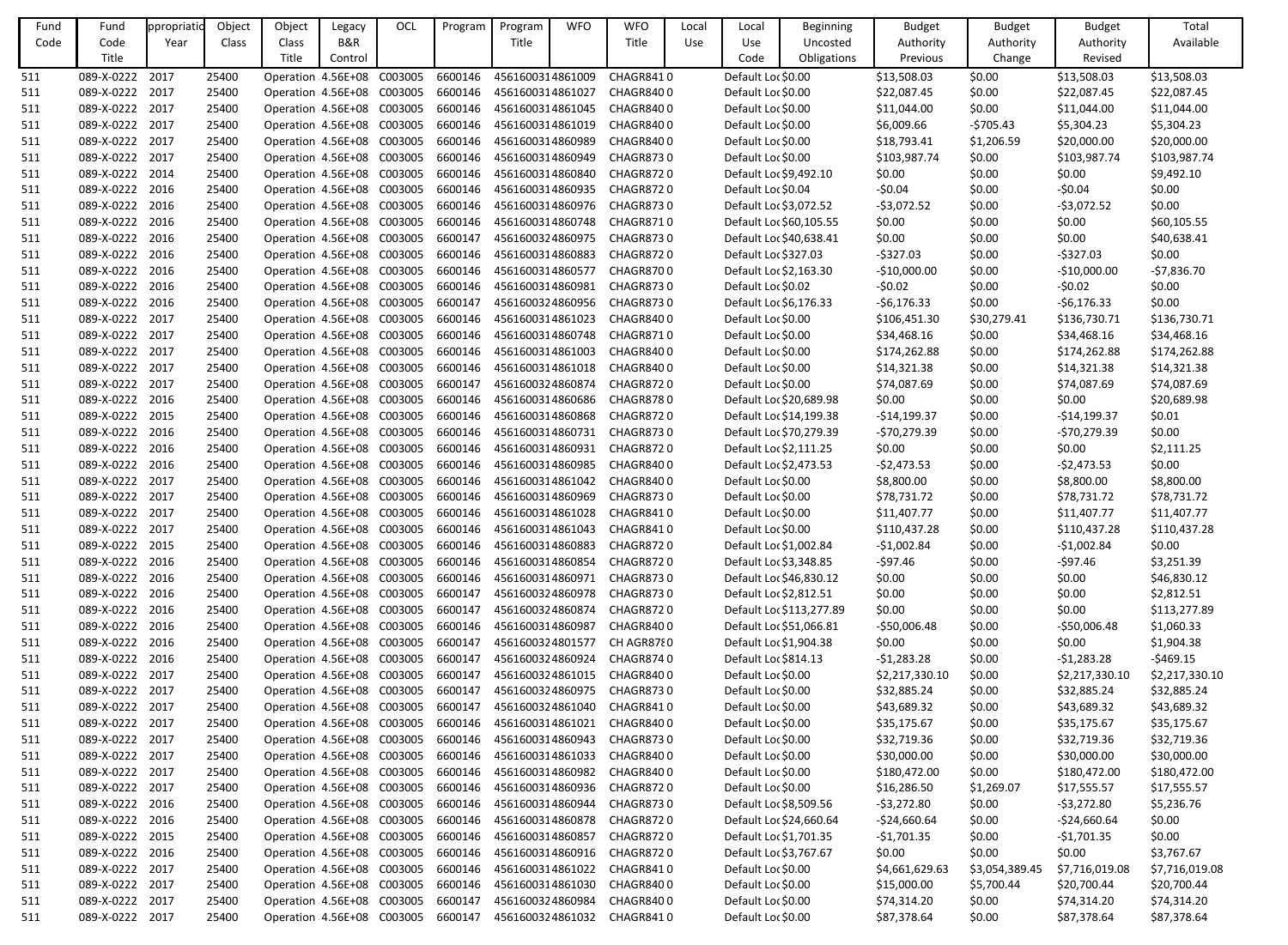| Fund | Fund              | ppropriati | Object | Object | Legacy                        | OCL | Program | Program          | <b>WFO</b> | <b>WFO</b>        | Local | Local                  | Beginning                | <b>Budget</b>  | <b>Budget</b> | <b>Budget</b>  | Total          |
|------|-------------------|------------|--------|--------|-------------------------------|-----|---------|------------------|------------|-------------------|-------|------------------------|--------------------------|----------------|---------------|----------------|----------------|
| Code | Code              | Year       | Class  | Class  | B&R                           |     |         | Title            |            | Title             | Use   | Use                    | Uncosted                 | Authority      | Authority     | Authority      | Available      |
|      | Title             |            |        | Title  | Control                       |     |         |                  |            |                   |       | Code                   | Obligations              | Previous       | Change        | Revised        |                |
| 511  | 089-X-0222 2017   |            | 25400  |        | Operation 4.56E+08 C003005    |     | 6600147 | 4561600324801577 |            | CH AGR8780        |       | Default Loc \$0.00     |                          | \$45,631.06    | \$0.00        | \$45,631.06    | \$45,631.06    |
| 511  | 089-X-0222 2017   |            | 25400  |        | Operation : 4.56E+08 C003005  |     | 6600146 | 4561600314860928 |            | CHAGR8730         |       | Default Loc \$0.00     |                          | \$115,742.00   | \$0.00        | \$115,742.00   | \$115,742.00   |
| 511  | 089-X-0222 2017   |            | 25400  |        | Operation 4.56E+08 C003005    |     | 6600146 | 4561600314861034 |            | CHAGR8400         |       | Default Loc \$0.00     |                          | \$66,262.37    | \$0.00        | \$66,262.37    | \$66,262.37    |
| 511  | 089-X-0222 2017   |            | 25400  |        | Operation 4.56E+08 C003005    |     | 6600146 | 4561600314861017 |            | CHAGR8410         |       | Default Loc \$0.00     |                          | \$8,000.00     | \$0.00        | \$8,000.00     | \$8,000.00     |
| 511  | 089-X-0222 2017   |            | 25400  |        | Operation : 4.56E+08 C003005  |     | 6600146 | 4561600314861026 |            | CHAGR8400         |       | Default Loc \$0.00     |                          | \$107,469.12   | \$7,530.88    | \$115,000.00   | \$115,000.00   |
| 517  | 089-X-0222 2015   |            | 25400  |        | Operation : 4.56E+08 C003005  |     | 6600207 | 456167SC04860823 |            | CHAGR8720         |       |                        | Default Loc \$53,343.14  | \$0.00         | \$0.00        | \$0.00         | \$53,343.14    |
| 517  | 089-X-0222 2017   |            | 25400  |        | Operation : 4.56E+08 C003005  |     | 6600207 | 456167SC04860834 |            | CHAGR8720         |       | Default Loc \$0.00     |                          | \$50,000.00    | \$0.00        | \$50,000.00    | \$50,000.00    |
| 517  | 089-X-0222 2017   |            | 25400  |        | Operation 4.56E+08 C003005    |     | 6600207 | 456167SC04861010 |            | CHAGR8730         |       | Default Loc \$0.00     |                          | \$1,699,029.13 | \$0.00        | \$1,699,029.13 | \$1,699,029.13 |
| 517  | 089-X-0222 2016   |            | 25400  |        | Operation 4.56E+08 C003005    |     | 6600207 | 456167SC04860834 |            | CHAGR8720         |       |                        | Default Loc \$200,083.97 | \$0.00         | \$0.00        | \$0.00         | \$200,083.97   |
| 517  | 089-X-0222 2016   |            | 25400  |        | Operation : 4.56E+08 C003005  |     | 6600207 | 456167SC04860826 |            | CHAGR8720         |       |                        | Default Loc \$23,465.53  | \$0.00         | \$0.00        | \$0.00         | \$23,465.53    |
| 679  | 089-15/16-02 2015 |            | 25400  |        | Operation WA220000 C001104    |     | 2822390 | WA2230100        |            | Default WF 302064 |       |                        | Climate RE \$40,000.00   | \$0.00         | \$0.00        | \$0.00         | \$40,000.00    |
| 681  | 089-14/15-02 2014 |            | 25400  |        | Operation WA220000 C001104    |     | 2822390 | WA2230100        |            | Default WF0       |       |                        | Default Loc \$54,145.26  | \$0.00         | \$0.00        | \$0.00         | \$54,145.26    |
| 692  | 089-14/15-02 2014 |            | 25400  |        | Operation WN00000CC001118     |     | 1721222 | WN0219064860825  |            | CHAGR8720         |       |                        | Default Loc \$17,728.79  | \$0.00         | \$0.00        | \$0.00         | \$17,728.79    |
| 900  | 089-X-0240 2015   |            | 25400  |        | Operation DP400000(C000925    |     | 2221791 | DP40150420       |            | Default WF0       |       | Default Loc \$256.73   |                          | \$0.00         | \$0.00        | \$0.00         | \$256.73       |
| 900  | 089-X-0240 2014   |            | 25400  |        | Operation DP400000(C000925    |     | 2222480 | DP401109:0       |            | Default WF0       |       | Default Loc \$2,057.91 |                          | \$0.00         | \$0.00        | \$0.00         | \$2,057.91     |
| 900  | 089-X-0240 2017   |            | 25400  |        | Operation DP090900(C002955    |     | 2223112 | DP090901(0       |            | Default WF0       |       | Default Loc \$0.00     |                          | \$216,000.00   | \$0.00        | \$216,000.00   | \$216,000.00   |
| 900  | 089-X-0240 2015   |            | 25400  |        | Operation DP400000(C000925    |     | 2221792 | DP401504:0       |            | Default WF0       |       | Default Loc \$1,659.63 |                          | \$0.00         | \$0.00        | \$0.00         | \$1,659.63     |
| 900  | 089-X-0240 2016   |            | 25400  |        | Operation DP0909000 C002955   |     | 2223112 | DP090901(0       |            | Default WF0       |       |                        | Default Loc \$28,101.77  | \$0.00         | \$0.00        | \$0.00         | \$28,101.77    |
| 900  | 089-X-0240        | 2015       | 25400  |        | Operation DP800000(C002982    |     | 2222989 | DP800000(0       |            | Default WF0       |       |                        | Default Loc \$50,000.00  | \$0.00         | \$0.00        | \$0.00         | \$50,000.00    |
| 900  | 089-X-0240 2014   |            | 25400  |        | Operation DP120400(C000912    |     | 2220743 | DP120401(0       |            | Default WF0       |       | Default Loc \$2,310.04 |                          | \$0.00         | \$0.00        | \$0.00         | \$2,310.04     |
| 900  | 089-X-0240 2015   |            | 25400  |        | Operation DP400000(C000925    |     | 2221775 | DP40150110       |            | Default WF0       |       | Default Loc \$0.01     |                          | \$0.00         | \$0.00        | \$0.00         | \$0.01         |
| 1050 | 089-X-0243        | 2015       | 25400  |        | Operation HQ000000 C002425    |     | 3184701 | HQ100100 0       |            | Default WF0       |       |                        | Default Loc \$13,885.65  | \$0.00         | \$0.00        | \$0.00         | \$13,885.65    |
| 1050 | 089-X-0243 2017   |            | 25400  |        | Operation HQ000000 C002425    |     | 3184701 | HQ100100 0       |            | Default WF0       |       | Default Loc \$0.00     |                          | \$30,000.00    | \$5,000.00    | \$35,000.00    | \$35,000.00    |
| 1060 | 089-X-0243        | 2016       | 25400  |        | Operation GD600000 C002970    |     | 3203779 | GD605010(0       |            | Default WF0       |       |                        | Default Loc \$31,971.53  | \$0.00         | \$0.00        | \$0.00         | \$31,971.53    |
| 1060 | 089-X-0243        | 2016       | 25400  |        | Operation GD600000 C002970    |     | 3203769 | GD602090(0       |            | Default WF0       |       |                        | Default Loc \$284,128.50 | \$0.00         | \$0.00        | \$0.00         | \$284,128.50   |
| 1060 | 089-X-0243 2017   |            | 25400  |        | Operation GD600000 C002970    |     | 3203780 | GD605020(0       |            | Default WF0       |       | Default Loc \$0.00     |                          | \$319,364.00   | \$0.00        | \$319,364.00   | \$319,364.00   |
| 1060 | 089-X-0243        | 2017       | 25400  |        | Operation GD600000 C002970    |     | 3203779 | GD605010(0       |            | Default WF0       |       | Default Loc \$0.00     |                          | \$300,000.00   | \$0.00        | \$300,000.00   | \$300,000.00   |
| 1060 | 089-X-0243 2017   |            | 25400  |        | Operation GD600000 C002970    |     | 3203761 | GD602010(0       |            | Default WF0       |       | Default Loc \$0.00     |                          | \$274,961.00   | \$44,624.00   | \$319,585.00   | \$319,585.00   |
| 1060 | 089-X-0243 2017   |            | 25400  |        | Operation GD600000 C002970    |     | 3203769 | GD602090(0       |            | Default WF0       |       | Default Loc \$0.00     |                          | \$643,345.00   | \$63,427.00   | \$706,772.00   | \$706,772.00   |
| 1060 | 089-X-0243 2016   |            | 25400  |        | Operation GD600000 C002970    |     | 3203763 | GD602030(0       |            | Default WF0       |       |                        | Default Loc \$620,975.87 | \$0.00         | \$0.00        | \$0.00         | \$620,975.87   |
| 1060 | 089-X-0243 2015   |            | 25400  |        | Operation GD250000 C002546    |     | 3203755 | GD254025(0       |            | Default WF0       |       |                        | Default Loc \$38,022.43  | \$0.00         | \$0.00        | \$0.00         | \$38,022.43    |
| 1060 | 089-X-0243 2016   |            | 25400  |        | Operation GD600000 C002970    |     | 3203761 | GD602010(0       |            | Default WF0       |       |                        | Default Loc \$95,177.67  | \$0.00         | \$0.00        | \$0.00         | \$95,177.67    |
| 1060 | 089-X-0243 2017   |            | 25400  |        | Operation GD600000 C002970    |     | 3203763 | GD602030(0       |            | Default WF0       |       | Default Loc \$0.00     |                          | \$1,144,211.00 | \$231,919.00  | \$1,376,130.00 | \$1,376,130.00 |
| 1060 | 089-X-0243 2016   |            | 25400  |        | Operation GD600000 C002970    |     | 3203764 | GD602040(0       |            | Default WF0       |       |                        | Default Loc \$27,779.43  | \$0.00         | \$0.00        | \$0.00         | \$27,779.43    |
| 1060 | 089-X-0243 2017   |            | 25400  |        | Operation GD600000 C002970    |     | 3203764 | GD602040(0       |            | Default WF0       |       | Default Loc \$0.00     |                          | \$25,765.00    | \$0.00        | \$25,765.00    | \$25,765.00    |
| 1079 | 089-16/17-02 2016 |            | 25400  |        | Operation : CS0000000 C000892 |     | 1713352 | CS70000000       |            | Default WF0       |       |                        | Default Loc \$173,407.96 | \$0.00         | \$0.00        | \$0.00         | \$173,407.96   |
| 1551 | 089-X-0309 2014   |            | 25400  |        | Operation : NN500000 C001058  |     | 2222878 | NN5070010        |            | Default WF0       |       |                        | Default Loc \$12,375.31  | $-$13,524.04$  | \$0.00        | $-$13,524.04$  | $-$1,148.73$   |
| 1551 | 089-X-0309 2015   |            | 25400  |        | Operation NN400000 C001056    |     | 2222718 | NN400902(0       |            | Default WF0       |       |                        | Default Loc \$115,983.55 | \$0.00         | \$0.00        | \$0.00         | \$115,983.55   |
| 1551 | 089-X-0309 2015   |            | 25400  |        | Operation NN500000 C001058    |     | 2222878 | NN5070010        |            | Default WF0       |       | Default Loc \$1,148.73 |                          | \$0.00         | \$0.00        | \$0.00         | \$1,148.73     |
| 1551 | 089-X-0309 2016   |            | 25400  |        | Operation DN100100 C003034    |     | 2223049 | DN100101.0       |            | Default WF0       |       |                        | Default Loc \$231,051.41 | \$0.00         | \$0.00        | \$0.00         | \$231,051.41   |
| 1551 | 089-X-0309 2017   |            | 25400  |        | Operation DN100100 C003034    |     | 2223049 | DN100101:0       |            | Default WFO       |       | Default Loc \$0.00     |                          | \$140,000.00   | \$0.00        | \$140,000.00   | \$140,000.00   |
| 1551 | 089-X-0309 2017   |            | 25400  |        | Operation DN400000 C003042    |     | 2223094 | DN400101(0       |            | Default WF0       |       | Default Loc \$0.00     |                          | \$1,246,168.88 | \$0.00        | \$1,246,168.88 | \$1,246,168.88 |
| 1551 | 089-X-0309 2013   |            | 25400  |        | Operation NN500000 C001058    |     | 2221234 | NN5002010        |            | Default WF0       |       |                        | Default Loc \$109,686.53 | $-$17,803.25$  | \$0.00        | $-$17,803.25$  | \$91,883.28    |
| 1551 | 089-X-0309 2014   |            | 25400  |        | Operation NN500000 C001058    |     | 2221241 | NN50040200       |            | Default WF0       |       |                        | Default Loc \$303,914.10 | $-5281,280.00$ | \$0.00        | $-5281,280.00$ | \$22,634.10    |
| 1551 | 089-X-0309 2016   |            | 25400  |        | Operation CT0000000 C003007   |     | 2223025 | CT84050100       |            | Default WF0       |       | Default Loc \$4,200.90 |                          | $-52,702.38$   | \$0.00        | $-52,702.38$   | \$1,498.52     |
| 1551 | 089-X-0309 2016   |            | 25400  |        | Operation DN400000 C003042    |     | 2223094 | DN400101(0       |            | Default WFO       |       |                        | Default Loc \$333,801.45 | \$0.00         | \$0.00        | \$0.00         | \$333,801.45   |
| 1551 | 089-X-0309 2014   |            | 25400  |        | Operation NN500000 C001058    |     | 2720208 | NN500W0(0        |            | Default WF0       |       |                        | Default Loc \$51,312.90  | $-551,312.90$  | \$0.00        | $-551,312.90$  | \$0.00         |
| 1551 | 089-X-0309 2015   |            | 25400  |        | Operation NN400000 C001056    |     | 2222719 | NN400903(0       |            | Default WF0       |       |                        | Default Loc \$28,488.59  | $-$18,567.31$  | \$0.00        | $-$18,567.31$  | \$9,921.28     |
| 1551 | 089-X-0309 2014   |            | 25400  |        | Operation NN930000 C002936    |     | 2222890 | NN93010000       |            | Default WF0       |       | Default Loc \$5,557.99 |                          | \$0.00         | \$0.00        | \$0.00         | \$5,557.99     |
| 1551 | 089-X-0309 2015   |            | 25400  |        | Operation NN500000 C001058    |     | 2221243 | NN5005010        |            | Default WF0       |       |                        | Default Loc \$234,731.14 | \$0.00         | \$0.00        | \$0.00         | \$234,731.14   |
| 1551 | 089-X-0309 2016   |            | 25400  |        | Operation DN100300 C003036    |     | 2223063 | DN100301:0       |            | Default WF0       |       |                        | Default Loc \$40,000.00  | \$0.00         | \$0.00        | \$0.00         | \$40,000.00    |
| 1551 | 089-X-0309 2015   |            | 25400  |        | Operation NN500000 C001058    |     | 2221235 | NN50020200       |            | Default WF0       |       |                        | Default Loc \$612,798.16 | \$666,770.00   | \$18,500.00   | \$685,270.00   | \$1,298,068.16 |
| 1551 | 089-X-0309 2013   |            | 25400  |        | Operation : NN500000 C001058  |     | 2221240 | NN5004010        |            | Default WF0       |       |                        | Default Loc \$240,667.55 | \$0.00         | \$0.00        | \$0.00         | \$240,667.55   |
|      |                   |            |        |        |                               |     |         |                  |            |                   |       |                        |                          |                |               |                |                |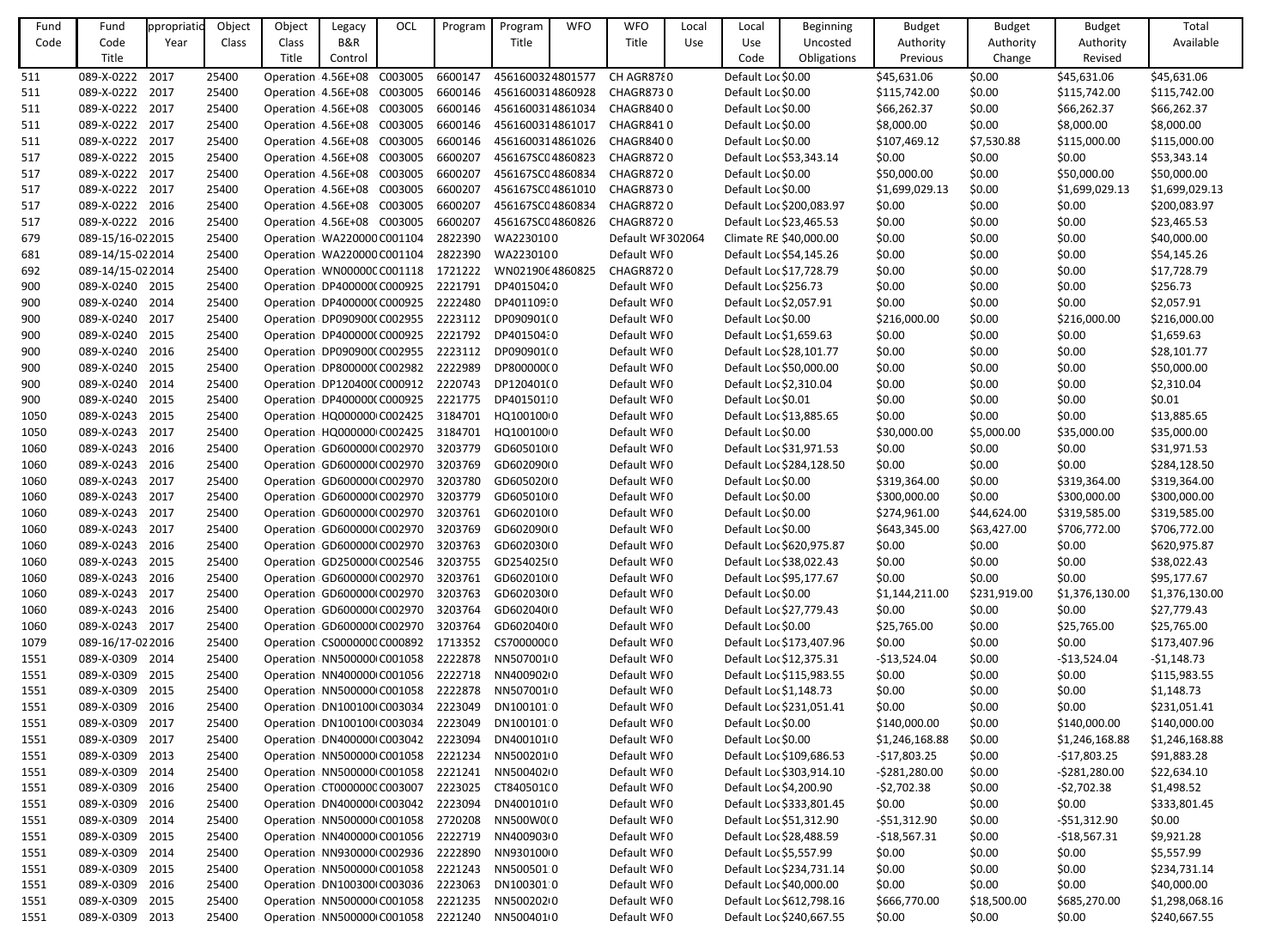| Fund | Fund              | ppropriati | Object | Object | Legacy                              | OCL | Program | Program                                       | <b>WFO</b> | <b>WFO</b>  | Local | Local                   | <b>Beginning</b>           | <b>Budget</b>  | <b>Budget</b> | <b>Budget</b>  | Total          |
|------|-------------------|------------|--------|--------|-------------------------------------|-----|---------|-----------------------------------------------|------------|-------------|-------|-------------------------|----------------------------|----------------|---------------|----------------|----------------|
| Code | Code              | Year       | Class  | Class  | B&R                                 |     |         | Title                                         |            | Title       | Use   | Use                     | Uncosted                   | Authority      | Authority     | Authority      | Available      |
|      | Title             |            |        | Title  | Control                             |     |         |                                               |            |             |       | Code                    | Obligations                | Previous       | Change        | Revised        |                |
| 1551 | 089-X-0309        | 2015       | 25400  |        | Operation NN400000 C001056          |     | 2222733 | NN4012040                                     |            | Default WF0 |       |                         | Default Loc \$91,216.46    | \$0.00         | \$0.00        | \$0.00         | \$91,216.46    |
| 1551 | 089-X-0309        | 2016       | 25400  |        | Operation CT0000000 C003007         |     | 2223023 | CT84040100                                    |            | Default WF0 |       |                         | Default Loc \$101,821.47   | \$0.00         | \$0.00        | \$0.00         | \$101,821.47   |
| 1551 | 089-X-0309 2015   |            | 25400  |        | Operation NN400000 C001056          |     | 2222727 | NN4011010                                     |            | Default WF0 |       | Default Loc \$0.03      |                            | $-50.03$       | \$0.00        | $-50.03$       | \$0.00         |
| 1551 | 089-X-0309        | 2015       | 25400  |        | Operation NN400000 C001056          |     | 2222728 | NN40110200                                    |            | Default WF0 |       | Default Loc \$12,700.54 |                            | \$0.00         | \$0.00        | \$0.00         | \$12,700.54    |
| 1551 | 089-X-0309        | 2015       | 25400  |        | Operation NN400000 C001056          |     | 2222730 | NN4012010                                     |            | Default WF0 |       | Default Loc \$15,681.30 |                            | \$0.00         | \$0.00        | \$0.00         | \$15,681.30    |
| 1551 | 089-X-0309 2013   |            | 25400  |        | Operation NN400000 C001056          |     | 2222721 | NN4010010                                     |            | Default WF0 |       | Default Loc \$7,926.55  |                            | \$0.00         | \$0.00        | \$0.00         | \$7,926.55     |
| 1551 | 089-X-0309        | 2016       | 25400  |        | Operation DN400000 C003042          |     | 2223102 | DN400302(0                                    |            | Default WF0 |       |                         | Default Loc \$119,435.40   | \$0.00         | \$0.00        | \$0.00         | \$119,435.40   |
| 1551 | 089-X-0309        | 2014       | 25400  |        | Operation NN500000 C001058          |     | 2221235 | NN50020200                                    |            | Default WF0 |       |                         | Default Loc \$1,797,650.48 | -\$666,770.00  | \$0.00        | $-5666,770.00$ | \$1,130,880.48 |
| 1551 | 089-X-0309 2017   |            | 25400  |        | Operation DN300100 C003039          |     | 2223080 | DN300102(0                                    |            | Default WF0 |       | Default Loc \$0.00      |                            | \$40,000.00    | $-$10,000.00$ | \$30,000.00    | \$30,000.00    |
| 1551 | 089-X-0309        | 2017       | 25400  |        | Operation DN100500 C003088          |     | 2223152 | DN1005010                                     |            | Default WF0 |       | Default Loc \$0.00      |                            | \$26,625.14    | \$0.00        | \$26,625.14    | \$26,625.14    |
| 1551 | 089-X-0309 2017   |            | 25400  |        | Operation DN200000 C003038          |     | 2223154 | DN20060000                                    |            | Default WF0 |       | Default Loc \$0.00      |                            | \$736,400.00   | \$0.00        | \$736,400.00   | \$736,400.00   |
| 1551 | 089-X-0309        | 2015       | 25400  |        | Operation NN400000 C001056          |     | 2222717 | NN4009010                                     |            | Default WF0 |       | Default Loc \$90,568.64 |                            | \$0.00         | \$0.00        | \$0.00         | \$90,568.64    |
| 1551 | 089-X-0309        | 2015       | 25400  |        | Operation NN200000 C001052          |     | 2221132 | NN20010000                                    |            | Default WF0 |       | Default Loc \$40,296.10 |                            | \$0.00         | \$0.00        | \$0.00         | \$40,296.10    |
| 1551 | 089-X-0309 2014   |            | 25400  |        | Operation : NN500000 C001058        |     | 2221240 | NN5004010                                     |            | Default WF0 |       |                         | Default Loc \$118,720.00   | $-$118,720.00$ | \$0.00        | $-$118,720.00$ | \$0.00         |
| 1551 | 089-X-0309        | 2016       | 25400  |        | Operation CT0000000 C003007         |     | 2223014 | CT810100C0                                    |            | Default WF0 |       | Default Loc \$55,526.01 |                            | \$0.00         | \$0.00        | \$0.00         | \$55,526.01    |
| 1551 | 089-X-0309        | 2015       | 25400  |        | Operation NN500000 C001058          |     | 2221240 | NN5004010                                     |            | Default WF0 |       |                         | Default Loc \$153,515.04   | $-$120,000.00$ | \$0.00        | $-$120,000.00$ | \$33,515.04    |
| 1551 | 089-X-0309        | 2015       | 25400  |        | Operation NN500000 C001058          |     | 2222881 | NN5070040                                     |            | Default WF0 |       | Default Loc \$15,000.00 |                            | \$0.00         | \$0.00        | \$0.00         | \$15,000.00    |
| 1551 | 089-X-0309        | 2017       | 25400  |        | Operation CT0000000 C003007         |     | 2223025 | CT84050100                                    |            | Default WF0 |       | Default Loc \$0.00      |                            | \$20,000.00    | \$0.00        | \$20,000.00    | \$20,000.00    |
| 1551 | 089-X-0309 2017   |            | 25400  |        | Operation CT0000000 C003007         |     | 2223014 | CT810100C0                                    |            | Default WF0 |       | Default Loc \$0.00      |                            | \$369,000.00   | \$0.00        | \$369,000.00   | \$369,000.00   |
| 1551 | 089-X-0309        | 2016       | 25400  |        | Operation DN400000 C003042          |     | 2223105 | DN400403(0                                    |            | Default WF0 |       |                         | Default Loc \$131,792.22   | \$0.00         | \$0.00        | \$0.00         | \$131,792.22   |
| 1551 | 089-X-0309        | 2015       | 25400  |        | Operation NN500000 C001058          |     | 2221234 | NN5002010                                     |            | Default WF0 |       |                         | Default Loc \$1,170,606.82 | -\$666,770.00  | $-$18,500.00$ | $-5685,270.00$ | \$485,336.82   |
| 1551 | 089-X-0309        | 2016       | 25400  |        | Operation DN400000 C003042          |     | 2223101 | DN4003010                                     |            | Default WF0 |       | Default Loc \$18,664.46 |                            | \$0.00         | \$0.00        | \$0.00         | \$18,664.46    |
| 1551 | 089-X-0309        | 2017       | 25400  |        | Operation CT0000000 C003007         |     | 2223020 | CT840100C0                                    |            | Default WF0 |       | Default Loc \$0.00      |                            | \$3,010,000.00 | \$0.00        | \$3,010,000.00 | \$3,010,000.00 |
| 1551 | 089-X-0309        | 2017       | 25400  |        | Operation DN400000 C003042          |     | 2223106 | DN400404(0                                    |            | Default WF0 |       | Default Loc \$0.00      |                            | \$3,786.14     | $-5671.84$    | \$3,114.30     | \$3,114.30     |
| 1551 | 089-X-0309        | 2017       | 25400  |        | Operation CT0000000 C003007         |     | 2223023 | CT84040100                                    |            | Default WF0 |       | Default Loc \$0.00      |                            | \$239,000.00   | \$0.00        | \$239,000.00   | \$239,000.00   |
| 1551 | 089-X-0309        | 2017       | 25400  |        | Operation DN200000 C003038          |     | 2223076 | DN200100(0                                    |            | Default WF0 |       | Default Loc \$0.00      |                            | \$2,380,000.00 | \$0.00        | \$2,380,000.00 | \$2,380,000.00 |
| 1551 | 089-X-0309        | 2016       | 25400  |        | Operation DN300100 C003039          |     | 2223079 | DN300101(0                                    |            | Default WF0 |       |                         | Default Loc \$130,977.11   | \$0.00         | \$0.00        | \$0.00         | \$130,977.11   |
| 1551 | 089-X-0309 2016   |            | 25400  |        | Operation DN100100 C003034          |     | 2223053 | DN100102 0                                    |            | Default WF0 |       |                         | Default Loc \$704,027.86   | \$0.00         | \$0.00        | \$0.00         | \$704,027.86   |
| 1551 | 089-X-0309 2014   |            | 25400  |        |                                     |     |         | Operation NN500000 C001058 2221249 NN500601 0 |            | Default WF0 |       | Default Loc \$4.97      |                            | $-54.97$       | \$0.00        | $-54.97$       | \$0.00         |
| 1551 | 089-X-0309 2017   |            | 25400  |        | Operation DN400000 C003042          |     | 2223096 | DN400103(0                                    |            | Default WF0 |       | Default Loc \$0.00      |                            | \$585,000.00   | \$0.00        | \$585,000.00   | \$585,000.00   |
| 1551 | 089-X-0309 2017   |            | 25400  |        | Operation DN400000 C003042          |     | 2223103 | DN400401(0                                    |            | Default WF0 |       | Default Loc \$0.00      |                            | \$74,328.16    | \$671.84      | \$75,000.00    | \$75,000.00    |
| 1551 | 089-X-0309 2014   |            | 25400  |        | Operation : NN500000 C001058        |     | 2222881 | NN5070040                                     |            | Default WF0 |       | Default Loc \$27,382.94 |                            | \$0.00         | \$0.00        | \$0.00         | \$27,382.94    |
| 1551 | 089-X-0309        | 2016       | 25400  |        | Operation DN200000 C003038          |     | 2223076 | DN200100(0                                    |            | Default WF0 |       |                         | Default Loc \$367,968.12   | \$0.00         | \$0.00        | \$0.00         | \$367,968.12   |
| 1551 | 089-X-0309 2016   |            | 25400  |        | Operation DN400000 C003042          |     | 2223103 | DN4004010                                     |            | Default WF0 |       |                         | Default Loc \$134,656.26   | \$0.00         | \$0.00        | \$0.00         | \$134,656.26   |
| 1551 | 089-X-0309 2013   |            | 25400  |        | Operation : NN500000 C001058        |     | 2222811 | NN5003040                                     |            | Default WF0 |       | Default Loc \$2,868.79  |                            | \$0.00         | \$0.00        | \$0.00         | \$2,868.79     |
| 1551 | 089-X-0309        | 2016       | 25400  |        | Operation DN400000 C003042          |     | 2223095 | DN400102I0                                    |            | Default WF0 |       |                         | Default Loc \$543,679.17   | $-52,196.00$   | \$0.00        | $-52,196.00$   | \$541,483.17   |
| 1551 | 089-X-0309 2016   |            | 25400  |        | Operation DN400000 C003042          |     | 2223096 | DN400103(0                                    |            | Default WF0 |       | Default Loc \$24,431.56 |                            | \$0.00         | \$0.00        | \$0.00         | \$24,431.56    |
| 1551 | 089-X-0309 2015   |            | 25400  |        | Operation : NN500000 C001058        |     | 2221241 | NN50040200                                    |            | Default WF0 |       | Default Loc \$29.25     |                            | \$0.00         | \$0.00        | \$0.00         | \$29.25        |
| 1551 | 089-X-0309 2015   |            | 25400  |        | Operation : NN500000 C001058        |     | 2222810 | NN5002040                                     |            | Default WF0 |       | Default Loc \$80,517.16 |                            | \$0.00         | \$0.00        | \$0.00         | \$80,517.16    |
| 1551 | 089-X-0309 2017   |            | 25400  |        | Operation DN100300 C003036          |     | 2223063 | DN100301.0                                    |            | Default WF0 |       | Default Loc \$0.00      |                            | \$400,000.00   | \$0.00        | \$400,000.00   | \$400,000.00   |
| 1551 | 089-X-0309        | 2015       | 25400  |        | Operation NN930000 C002936          |     | 2222890 | NN93010000                                    |            | Default WF0 |       | Default Loc \$50,000.00 |                            | \$0.00         | \$0.00        | \$0.00         | \$50,000.00    |
| 1551 | 089-X-0309 2015   |            | 25400  |        | Operation NN910000 C002938          |     | 2222883 | NN91000000                                    |            | Default WF0 |       | Default Loc \$4,283.61  |                            | \$0.00         | \$0.00        | \$0.00         | \$4,283.61     |
| 1551 | 089-X-0309 2015   |            | 25400  |        | Operation NN400000 C001056          |     | 2222732 | NN40120300                                    |            | Default WF0 |       | Default Loc \$3,279.15  |                            | $-50.15$       | \$0.00        | $-50.15$       | \$3,279.00     |
| 1551 | 089-X-0309        | 2014       | 25400  |        | Operation NN400000 C001056          |     | 2222722 | NN401002 0                                    |            | Default WF0 |       | Default Loc \$5,882.97  |                            | \$0.00         | \$0.00        | \$0.00         | \$5,882.97     |
| 1551 | 089-X-0309 2014   |            | 25400  |        | Operation NN500000 C001058          |     | 2221231 | NN5001010                                     |            | Default WF0 |       | Default Loc \$3,898.41  |                            | \$0.00         | \$0.00        | \$0.00         | \$3,898.41     |
| 1551 | 089-X-0309        | 2016       | 25400  |        | Operation CT0000000 C003007         |     | 2223020 | CT840100C0                                    |            | Default WF0 |       | Default Loc \$75,498.15 |                            | \$0.00         | \$0.00        | \$0.00         | \$75,498.15    |
| 1551 | 089-X-0309 2017   |            | 25400  |        | Operation DN300100 C003039          |     | 2223079 | DN300101(0                                    |            | Default WF0 |       | Default Loc \$0.00      |                            | \$14,909.00    | \$10,000.00   | \$24,909.00    | \$24,909.00    |
| 1551 | 089-X-0309 2017   |            | 25400  |        | Operation DN400000 C003042          |     | 2223102 | DN40030210                                    |            | Default WF0 |       | Default Loc \$0.00      |                            | \$536,000.00   | \$0.00        | \$536,000.00   | \$536,000.00   |
| 1551 | 089-X-0309 2017   |            | 25400  |        | Operation DN400000 C003042          |     | 2223095 | DN400102I0                                    |            | Default WF0 |       | Default Loc \$0.00      |                            | \$1,434,000.00 | \$0.00        | \$1,434,000.00 | \$1,434,000.00 |
| 1557 | 089-X-0309 2012   |            | 25400  |        | Operation NN500000 C001058          |     | 2222290 | NN50100000                                    |            | Default WF0 |       | Default Loc \$50,324.10 |                            | \$0.00         | \$0.00        | \$0.00         | \$50,324.10    |
| 1650 | 089-X-0313 2010   |            | 25400  |        | Operation / PS0000000 C001075       |     | 2221514 | PS02021320                                    |            | Default WF0 |       | Default Loc \$38,795.51 |                            | \$0.00         | \$0.00        | \$0.00         | \$38,795.51    |
| 1689 | 089-14/15-03 2014 |            | 25400  |        | Operation / PS0000000 C001075       |     | 2222565 | PS02022000                                    |            | Default WF0 |       | Default Loc \$2,019.15  |                            | \$0.00         | \$0.00        | \$0.00         | \$2,019.15     |
| 1751 | 089-X-0315 2015   |            | 25400  |        | Operation EZ5000000 C002226 1110981 |     |         | EZ50123000                                    |            | Default WF0 |       | Default Loc \$47.62     |                            | \$0.00         | \$0.00        | \$0.00         | \$47.62        |
|      |                   |            |        |        |                                     |     |         |                                               |            |             |       |                         |                            |                |               |                |                |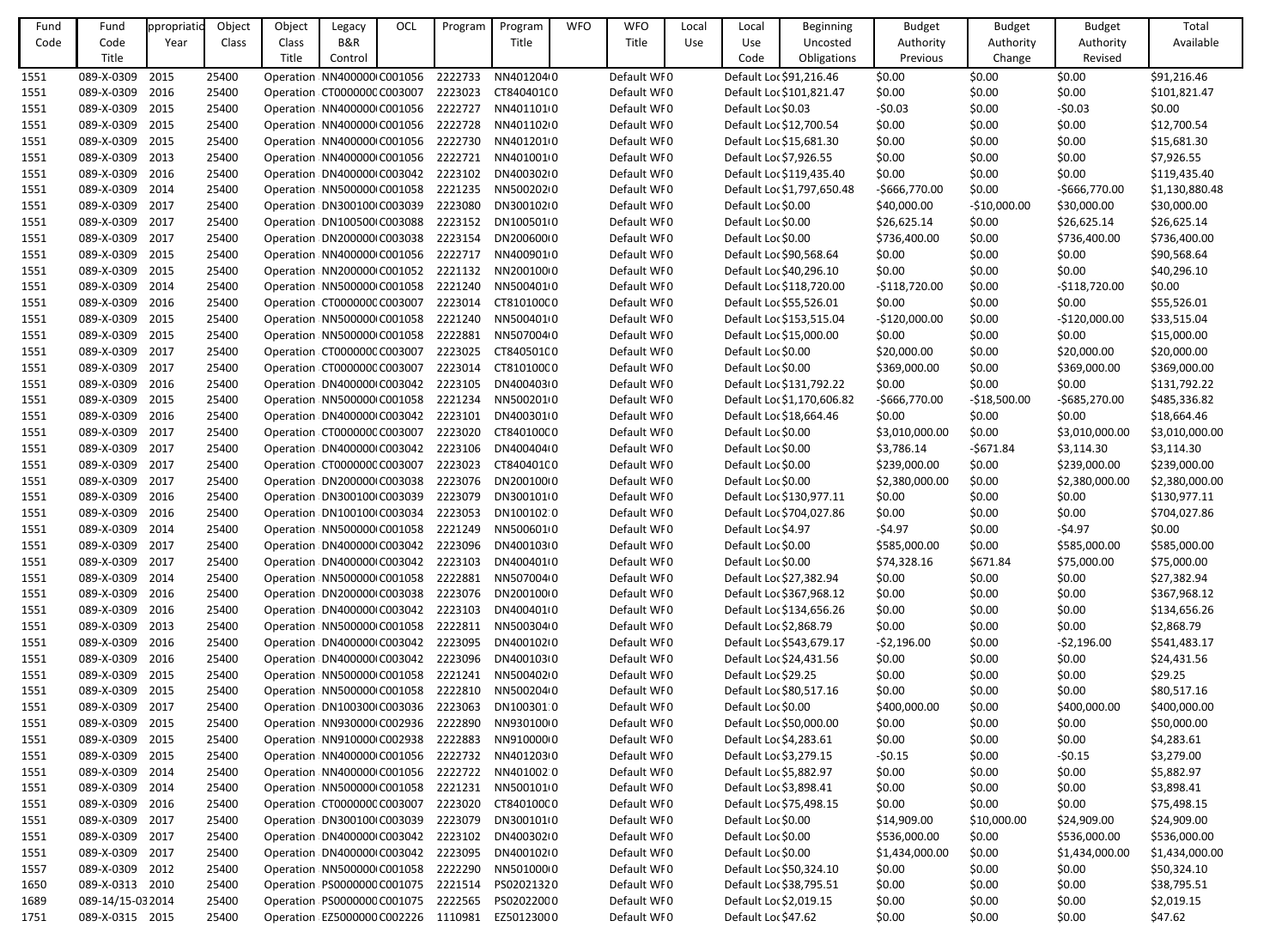| Fund | Fund            | ppropriatio | Object | Object | Legacy                              | OCL | Program | Program                                         | <b>WFO</b> | <b>WFO</b>        | Local      | Local                   | <b>Beginning</b>           | <b>Budget</b>  | <b>Budget</b> | <b>Budget</b>  | Total          |
|------|-----------------|-------------|--------|--------|-------------------------------------|-----|---------|-------------------------------------------------|------------|-------------------|------------|-------------------------|----------------------------|----------------|---------------|----------------|----------------|
| Code | Code            | Year        | Class  | Class  | <b>B&amp;R</b>                      |     |         | Title                                           |            | Title             | <b>Use</b> | <b>Use</b>              | Uncosted                   | Authority      | Authority     | Authority      | Available      |
|      | Title           |             |        | Title  | Control                             |     |         |                                                 |            |                   |            | Code                    | Obligations                | Previous       | Change        | Revised        |                |
| 1751 | 089-X-0315      | 2013        | 25400  |        | Operation EZ5000000 C002226         |     | 1110981 | EZ50123000                                      |            | Default WF0       |            |                         | Default Loc \$522,109.05   | \$0.00         | \$0.00        | \$0.00         | \$522,109.05   |
| 2300 | 089-X-4180      | 2016        | 25400  |        | Operation : ST0000000 C001087       |     | 2924280 | ST60010320                                      |            | Default WF0       |            |                         | Default Loc \$1,427,585.71 | \$600,000.00   | \$14,636.14   | \$614,636.14   | \$2,042,221.85 |
| 2300 | 089-X-4180 2016 |             | 25400  |        | Operation ST0000000 C001087         |     | 2924424 | ST50010400                                      |            | Default WF0       |            | Default Loc \$0.00      |                            | \$100,000.00   | \$0.00        | \$100,000.00   | \$100,000.00   |
| 2300 | 089-X-4180 2017 |             | 25400  |        | Operation : ST0000000 C001087       |     |         | 2720715 ST50010300                              |            | Default WF0       |            | Default Loc \$0.00      |                            | \$425,000.00   | \$0.00        | \$425,000.00   | \$425,000.00   |
| 2300 | 089-X-4180      | 2014        | 25400  |        | Operation ST0000000 C001087         |     |         | 2924424 ST50010400                              |            | Default WF0       |            |                         | Default Loc \$107,238.58   | \$0.00         | \$0.00        | \$0.00         | \$107,238.58   |
| 2300 | 089-X-4180 2016 |             | 25400  |        | Operation ST0000000 C001087         |     |         | 2720716 ST50020000                              |            | Default WF0       |            |                         | Default Loc \$147,084.32   | \$0.00         | \$0.00        | \$0.00         | \$147,084.32   |
| 2300 | 089-X-4180      | 2014        | 32003  |        | Accelerato ST0000000 C001087        |     | 2924281 | ST60010340                                      |            | Default WF485395  |            | <b>CHAIP</b>            | \$378,714.95               | \$0.00         | \$0.00        | \$0.00         | \$378,714.95   |
| 2300 | 089-X-4180 2017 |             | 25400  |        | Operation ST0000000 C001087         |     | 2720718 | ST60010200                                      |            | Default WF0       |            | Default Loc \$0.00      |                            | \$416,000.00   | \$0.00        | \$416,000.00   | \$416,000.00   |
| 2300 | 089-X-4180 2015 |             | 25400  |        | Operation : ST0000000 C001087       |     |         | 2924281 ST60010340                              |            | Default WF0       |            | Default Loc \$49,875.62 |                            | \$0.00         | \$0.00        | \$0.00         | \$49,875.62    |
| 2300 | 089-X-4180      | 2015        | 32003  |        | Accelerato ST0000000 C001087        |     |         | 2924281 ST60010340                              |            | Default WF485395  |            | <b>CHAIP</b>            | \$152,000.00               | \$0.00         | \$0.00        | \$0.00         | \$152,000.00   |
| 2300 | 089-X-4180 2017 |             | 25400  |        | Operation ST0000000 C001087         |     |         | 2924306 ST60010310                              |            | Default WF0       |            | Default Loc \$0.00      |                            | \$2,060,000.00 | \$0.00        | \$2,060,000.00 | \$2,060,000.00 |
| 2300 | 089-X-4180 2014 |             | 25400  |        | Operation : ST0000000 C001087       |     | 2720714 | ST50010200                                      |            | Default WF0       |            |                         | Default Loc \$506,852.52   | \$0.00         | \$0.00        | \$0.00         | \$506,852.52   |
| 2300 | 089-X-4180      | 2015        | 25400  |        | Operation : ST0000000 C001087       |     | 2720715 | ST50010300                                      |            | Default WF0       |            | Default Loc \$11,925.21 |                            | \$0.00         | \$0.00        | \$0.00         | \$11,925.21    |
| 2300 | 089-X-4180 2015 |             | 25400  |        | Operation ST0000000 C001087         |     |         | 2924306 ST60010310                              |            | Default WF0       |            | Default Loc \$0.00      |                            | \$190,243.59   | \$0.00        | \$190,243.59   | \$190,243.59   |
| 2300 | 089-X-4180      | 2014        | 25400  |        | Operation ST0000000 C001087         |     | 2924306 | ST60010310                                      |            | Default WF0       |            | Default Loc \$0.00      |                            | \$212,749.03   | \$0.00        | \$212,749.03   | \$212,749.03   |
| 2300 | 089-X-4180 2017 |             | 25400  |        | Operation : ST0000000 C001087       |     | 2924280 | ST60010320                                      |            | Default WF0       |            | Default Loc \$0.00      |                            | \$1,355,000.00 | \$141,363.86  | \$1,496,363.86 | \$1,496,363.86 |
| 2300 | 089-X-4180 2016 |             | 25400  |        | Operation : ST0000000 C001087       |     |         | 2720715 ST50010300                              |            | Default WF0       |            |                         | Default Loc \$220,833.12   | \$185,000.00   | \$0.00        | \$185,000.00   | \$405,833.12   |
| 2300 | 089-X-4180      | 2016        | 25400  |        | Operation ST0000000 C001087         |     |         | 2924282 ST60010360                              |            | Default WF0       |            | Default Loc \$20,289.84 |                            | \$0.00         | \$0.00        | \$0.00         | \$20,289.84    |
| 2300 | 089-X-4180 2016 |             | 25400  |        | Operation ST0000000 C001087         |     | 2720718 | ST60010200                                      |            | Default WF0       |            |                         | Default Loc \$234,931.66   | \$140,000.00   | \$0.00        | \$140,000.00   | \$374,931.66   |
| 2300 | 089-X-4180      | 2016        | 25400  |        | Operation ST0000000 C001087         |     | 2924306 | ST60010310                                      |            | Default WF0       |            |                         | Default Loc \$2,217,227.76 | \$358,007.38   | \$0.00        | \$358,007.38   | \$2,575,235.14 |
| 2300 | 089-X-4180      | 2017        | 25400  |        | Operation ST0000000 C001087         |     | 2924281 | ST60010340                                      |            | Default WF0       |            | Default Loc \$0.00      |                            | \$611,000.00   | \$0.00        | \$611,000.00   | \$611,000.00   |
| 5300 | 089-X-0318 2016 |             | 25400  |        | Operation TE1200000 C002799         |     | 3123809 | TE12030000                                      |            | Default WF0       |            | Default Loc \$276.08    |                            | $-5124.89$     | \$0.00        | -\$124.89      | \$151.19       |
| 5300 | 089-X-0318 2015 |             | 25400  |        | Operation TE1200000 C002799         |     | 3123792 | TE12010000                                      |            | Default WF0       |            | Default Loc \$26,357.24 |                            | \$0.00         | \$0.00        | \$0.00         | \$26,357.24    |
| 5300 | 089-X-0318 2016 |             | 25400  |        | Operation TE1200000 C002799         |     | 3123792 | TE12010000                                      |            | Default WF0       |            | Default Loc \$2,347.00  |                            | \$0.00         | \$0.00        | \$0.00         | \$2,347.00     |
| 5300 | 089-X-0318 2016 |             | 25400  |        | Operation TE1300000 C002800         |     | 3123803 | TE13010000                                      |            | Default WF0       |            | Default Loc \$32,823.22 |                            | $-558.76$      | \$0.00        | $-558.76$      | \$32,764.46    |
| 5300 | 089-X-0318      | 2016        | 25400  |        | Operation TE1200000 C002799         |     | 3123812 | TE12060000                                      |            | Default WF0       |            | Default Loc \$45,945.00 |                            | \$0.00         | \$0.00        | \$0.00         | \$45,945.00    |
| 5300 | 089-X-0318 2015 |             | 25400  |        | Operation TG0000000 C002803         |     | 3123806 | TG010000(0                                      |            | Default WF0       |            | Default Loc \$63.25     |                            | $-563.25$      | \$0.00        | -\$63.25       | \$0.00         |
| 5300 | 089-X-0318 2016 |             | 25400  |        | Operation TE1100000 C002798         |     | 3123785 | TE11030000                                      |            | Default WF0       |            | Default Loc \$67,432.00 |                            | \$0.00         | \$0.00        | \$0.00         | \$67,432.00    |
| 5300 | 089-X-0318 2017 |             | 25400  |        |                                     |     |         | Operation TE1300000 C002800 3123803 TE1301000 0 |            | Default WF0       |            | Default Loc \$0.00      |                            | \$5,600.00     | \$0.00        | \$5,600.00     | \$5,600.00     |
| 5300 | 089-X-0318 2014 |             | 25400  |        | Operation TE1200000 C002799 3123792 |     |         | TE12010000                                      |            | Default WF0       |            | Default Loc \$31,959.55 |                            | \$0.00         | \$0.00        | \$0.00         | \$31,959.55    |
| 5300 | 089-X-0318 2016 |             | 25400  |        | Operation TE1200000 C002799         |     | 3123810 | TE12040000                                      |            | Default WF0       |            | Default Loc \$2,804.90  |                            | \$0.00         | \$0.00        | \$0.00         | \$2,804.90     |
| 5300 | 089-X-0318 2017 |             | 25400  |        | Operation TE1200000 C002799         |     | 3123811 | TE12050000                                      |            | Default WFO       |            | Default Loc \$0.00      |                            | \$85,000.00    | \$0.00        | \$85,000.00    | \$85,000.00    |
| 5300 | 089-X-0318 2016 |             | 25400  |        | Operation TE1300000 C002800         |     | 3123804 | TE13020000                                      |            | Default WF0       |            | Default Loc \$8,312.99  |                            | \$0.00         | \$0.00        | \$0.00         | \$8,312.99     |
| 5300 | 089-X-0318 2016 |             | 25400  |        | Operation TE1300000 C002800         |     | 3123815 | TE13050000                                      |            | Default WF0       |            | Default Loc \$49,649.35 |                            | \$0.00         | \$0.00        | \$0.00         | \$49,649.35    |
| 5300 | 089-X-0318 2016 |             | 25400  |        | Operation TE1100000 C002798         |     | 3123789 | TE11010000                                      |            | Default WF0       |            | Default Loc \$7,976.36  |                            | \$0.00         | \$0.00        | \$0.00         | \$7,976.36     |
| 5300 | 089-X-0318 2015 |             | 25400  |        | Operation TE1400000 C002801         |     | 3123795 | TE14000000                                      |            | Default WF0       |            | Default Loc \$56.79     |                            | \$0.00         | \$0.00        | \$0.00         | \$56.79        |
| 5300 | 089-X-0318 2016 |             | 25400  |        | Operation TF0000000 C002802         |     | 3123796 | TF00000000                                      |            | Default WF0       |            | Default Loc \$4,790.55  |                            | \$0.00         | \$0.00        | \$0.00         | \$4,790.55     |
| 5300 | 089-X-0318 2017 |             | 25400  |        | Operation TE1400000 C002801         |     | 3123795 | TE14000000                                      |            | Default WF0       |            | Default Loc \$0.00      |                            | \$7,500.00     | \$0.00        | \$7,500.00     | \$7,500.00     |
| 5300 | 089-X-0318 2016 |             | 25400  |        | Operation TE1200000 C002799         |     | 3123811 | TE12050000                                      |            | Default WF0       |            | Default Loc \$83,643.81 |                            | \$0.00         | \$0.00        | \$0.00         | \$83,643.81    |
| 5300 | 089-X-0318 2016 |             | 25400  |        | Operation TE1400000 C002801         |     | 3123795 | TE14000000                                      |            | Default WFO       |            | Default Loc \$3,750.00  |                            | \$0.00         | \$0.00        | \$0.00         | \$3,750.00     |
| 5300 | 089-X-0318 2015 |             | 25400  |        | Operation TE1100000 C002798         |     | 3123785 | TE11030000                                      |            | Default WF0       |            | Default Loc \$20,611.00 |                            | \$0.00         | \$0.00        | \$0.00         | \$20,611.00    |
| 5300 | 089-X-0318 2017 |             | 25400  |        | Operation TE1100000 C002798 3123785 |     |         | TE11030000                                      |            | Default WFO       |            | Default Loc \$0.00      |                            | \$450,000.00   | \$31,036.00   | \$481,036.00   | \$481,036.00   |
| 5300 | 089-X-0318 2016 |             | 25400  |        | Operation TE1100000 C002798 3123802 |     |         | TE11040000                                      |            | Default WF0       |            |                         | Default Loc \$250,799.93   | \$0.00         | \$0.00        | \$0.00         | \$250,799.93   |
| 5300 | 089-X-0318 2014 |             | 25400  |        | Operation TE1100000 C002798         |     | 3123785 | TE11030000                                      |            | Default WF0       |            | Default Loc \$8,661.50  |                            | \$0.00         | \$0.00        | \$0.00         | \$8,661.50     |
| 5300 | 089-X-0318 2017 |             | 25400  |        | Operation TE1100000 C002798         |     | 3123816 | TE11040100                                      |            | Default WF0       |            | Default Loc \$0.00      |                            | \$20,000.00    | \$0.00        | \$20,000.00    | \$20,000.00    |
| 5300 | 089-X-0318 2017 |             | 25400  |        | Operation TE1100000 C002798         |     | 3123802 | TE11040000                                      |            | Default WF0       |            | Default Loc \$0.00      |                            | \$0.00         | \$25,000.00   | \$25,000.00    | \$25,000.00    |
| 5350 | 089-X-0319 2017 |             | 25400  |        | Operation AF040000CC002768          |     | 2720877 | AF041000C0                                      |            | Default WF0       |            | Default Loc \$0.00      |                            | \$10,000.00    | $-$10,000.00$ | \$0.00         | \$0.00         |
| 5350 | 089-X-0319 2017 |             | 25400  |        | Operation RC040000CC002775          |     | 2720918 | RC04240000                                      |            | Default WF0       |            | Default Loc \$0.00      |                            | \$75,000.00    | \$0.00        | \$75,000.00    | \$75,000.00    |
| 5350 | 089-X-0319 2013 |             | 25400  |        | Operation NT010000(C002769          |     | 2720775 | NT010400(0                                      |            | Default WF0       |            | Default Loc \$98,115.68 |                            | \$0.00         | \$0.00        | \$0.00         | \$98,115.68    |
| 5350 | 089-X-0319 2016 |             | 25400  |        | Operation AF580000C C000822         |     | 2720875 | AF583203C0                                      |            | Default WF0       |            |                         | Default Loc \$214,496.04   | \$0.00         | \$0.00        | \$0.00         | \$214,496.04   |
| 5350 | 089-X-0319 2016 |             | 25400  |        | Operation AF580000CC000822          |     | 2720625 | AF585500C0                                      |            | Default WF0       |            | Default Loc \$46,642.43 |                            | \$0.00         | \$0.00        | \$0.00         | \$46,642.43    |
| 5350 | 089-X-0319 2017 |             | 25400  |        | Operation AF580000CC000822          |     | 2720875 | AF583203C0                                      |            | Default WF0       |            | Default Loc \$0.00      |                            | \$161,000.00   | \$0.00        | \$161,000.00   | \$161,000.00   |
| 5350 | 089-X-0319 2014 |             | 25400  |        |                                     |     |         | Operation AF580000C C000822 2720875 AF583203C 0 |            | Default WF 301604 |            | CHNE-0301\$2,668.83     |                            | \$0.00         | \$0.00        | \$0.00         | \$2,668.83     |
|      |                 |             |        |        |                                     |     |         |                                                 |            |                   |            |                         |                            |                |               |                |                |